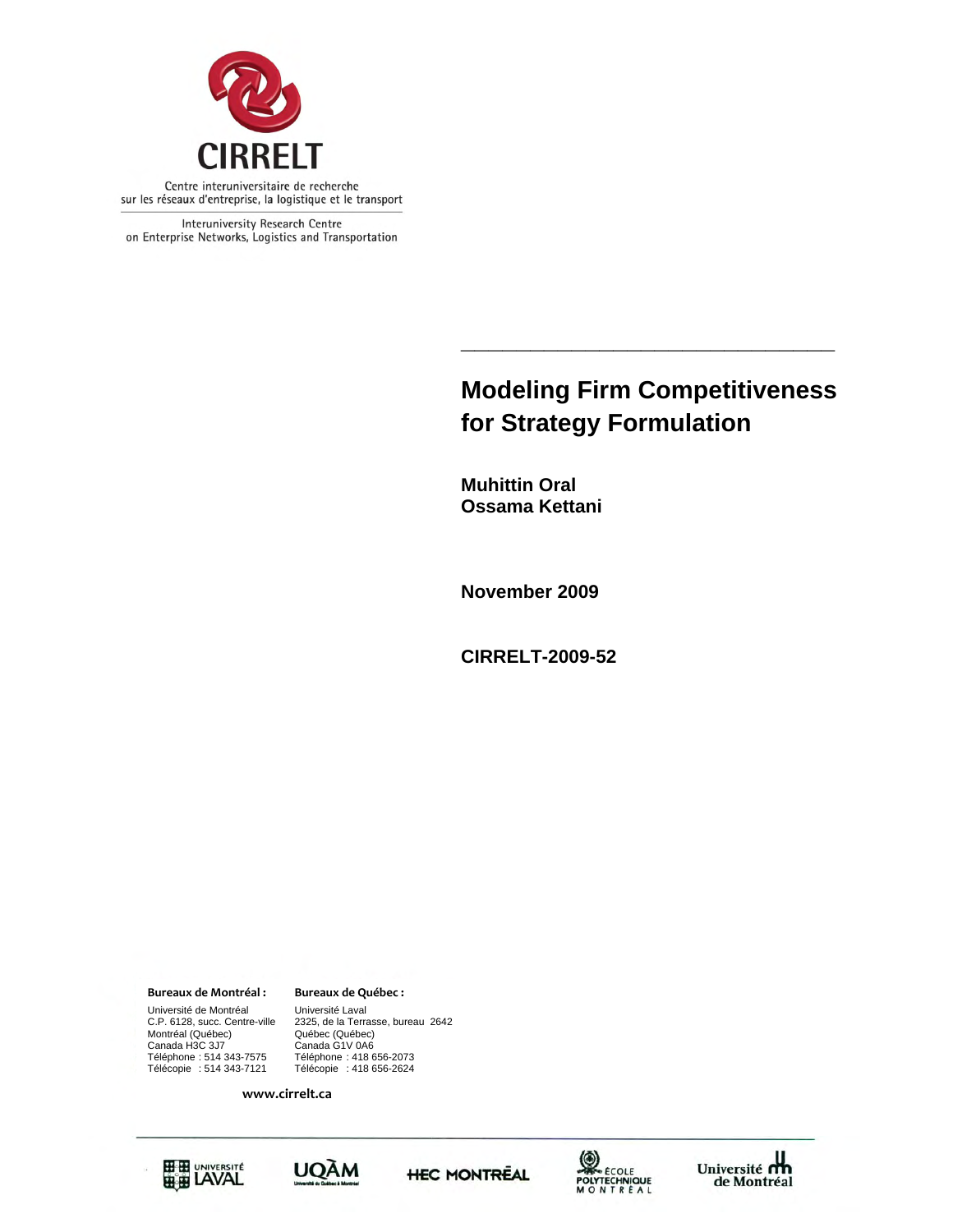# **Modeling Firm Competitiveness for Strategy Formulation**

## **Muhittin Oral1 , Ossama Kettani 2,\***

<sup>1</sup> Faculty of Management, Sabanci University, Orhanli 34956, Istanbul, Turkey

2 Interuniversity Research Centre on Enterprise Networks, Logistics and Transportation (CIRRELT) and Département des opérations et systèmes de décision, Université Laval, Pavillon Palasis-Prince, bureau 2646, Université Laval, Québec, Canada G1V 0A6

**Abstract.** This paper presents a process of modeling competitiveness at the firm level for strategy formulation purposes. The modeling process consists of four interactive components: managerial situation, conceptual model, formal model, and strategy. These four components are interacted through four sub-processes named, conceptualization, modeling, obtaining solution, and implementation. Although all the components and subprocesses will be discussed, the emphasis however will be more on managerial situation and conceptual model within the context of firm competition. The industrial competitiveness model developed using the proposed modeling process will be explained and how it can be used in SWOT analysis, building decision support system, marketing strategy, likely market share estimation, and technology selection.

**Keywords**. Competitiveness, strategy, operational research, conceptualization, modeling, frameworks versus models, potential and actual competitiveness, marketing strategy, technology selection, performance management.

- Dépôt légal Bibliothèque et Archives nationales du Québec, Bibliothèque et Archives Canada, 2009
- © Copyright Oral, Kettani and CIRRELT, 2009

**\_\_\_\_\_\_\_\_\_\_\_\_\_\_\_\_\_\_\_\_\_\_\_\_\_\_\_\_\_**

Results and views expressed in this publication are the sole responsibility of the authors and do not necessarily reflect those of CIRRELT.

Les résultats et opinions contenus dans cette publication ne reflètent pas nécessairement la position du CIRRELT et n'engagent pas sa responsabilité.

<sup>\*</sup> Corresponding author: Ossama.Kettani@cirrelt.ca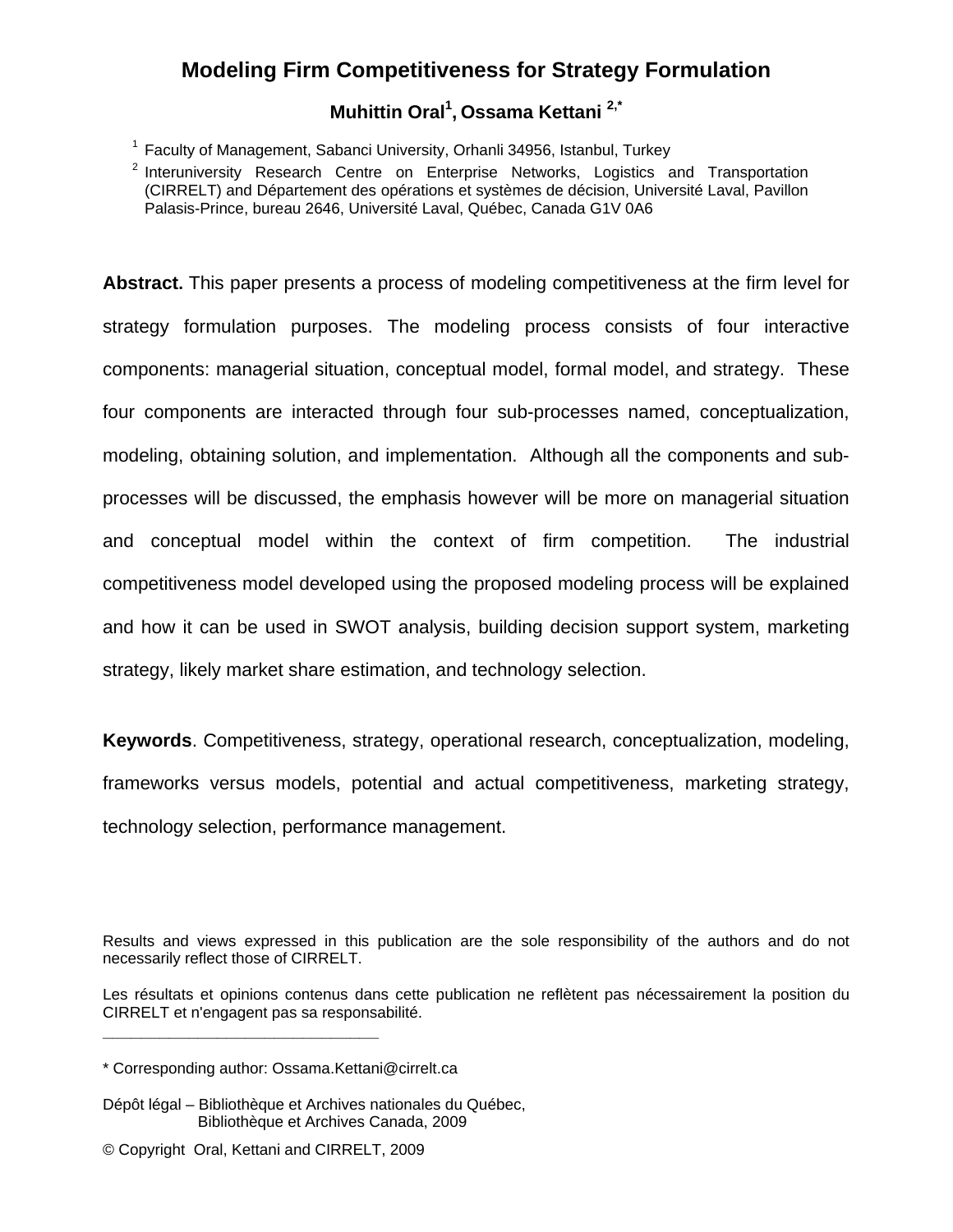## 1. INTRODUCTION

Modeling competitiveness at the firm level for the purpose of strategy formulation or strategy formation is a challenge for the scholars both in strategy area and operational research. Porter (1991) compares and contrasts two basic approaches to strategy that are favored in the literature; namely, framework approach versus model-based approach.

In this paper, we discuss how the two approaches are integrated through a particular modeling process through which "framework", "model", and "strategy" are naturally linked to one another in the oneness of "managerial situation"

The organization of this paper is as follows. Section 2 discuses a particular modeling process for understanding firm competitiveness through "conceptualization", "modeling", "solution", and "implementation" in order to formulate competitive strategy. Section 3 presents a particular "industrial competitiveness model" that is developed for strategy formulation purposes through using that particular modeling process. Section 4 provides some cases where the "industrial competitiveness model" has been used in practice and lists some other potential application areas. Finally, Section 5 includes some concluding remarks about the modeling process and its product, the "industrial competitiveness model."

## 2. MODELING PROCESS AND COMPETITIVENESS

Managerial situations are getting so complex in nature and so vast in scope, one gets the impression that it is almost impossible to model them properly and in a representative way. This high level of complexity and wide scope of managerial situations seems to have created a continuous debate among the "scientists", who are usually in favor of "models" and "practitioners", who mostly opt for "frameworks". As frequently reported in the operational research literature (Oral and Kettani, 1993), "scientist-strategist" accuses "practitioner-strategist" of not being rigorous and objective enough in constructing their "frameworks" but are in return criticized by "practitioner-strategists" as being increasingly irrelevant to the real world strategic issues while developing their "models". The reader is referred to Porter (1991) for a detailed discussion on the usefulness of "frameworks" and "models" in strategy formulation.

In fact, progress in both "scientific-model" perspective and "practice-framework" perspective are needed in order to improve the methodology of strategy formulation and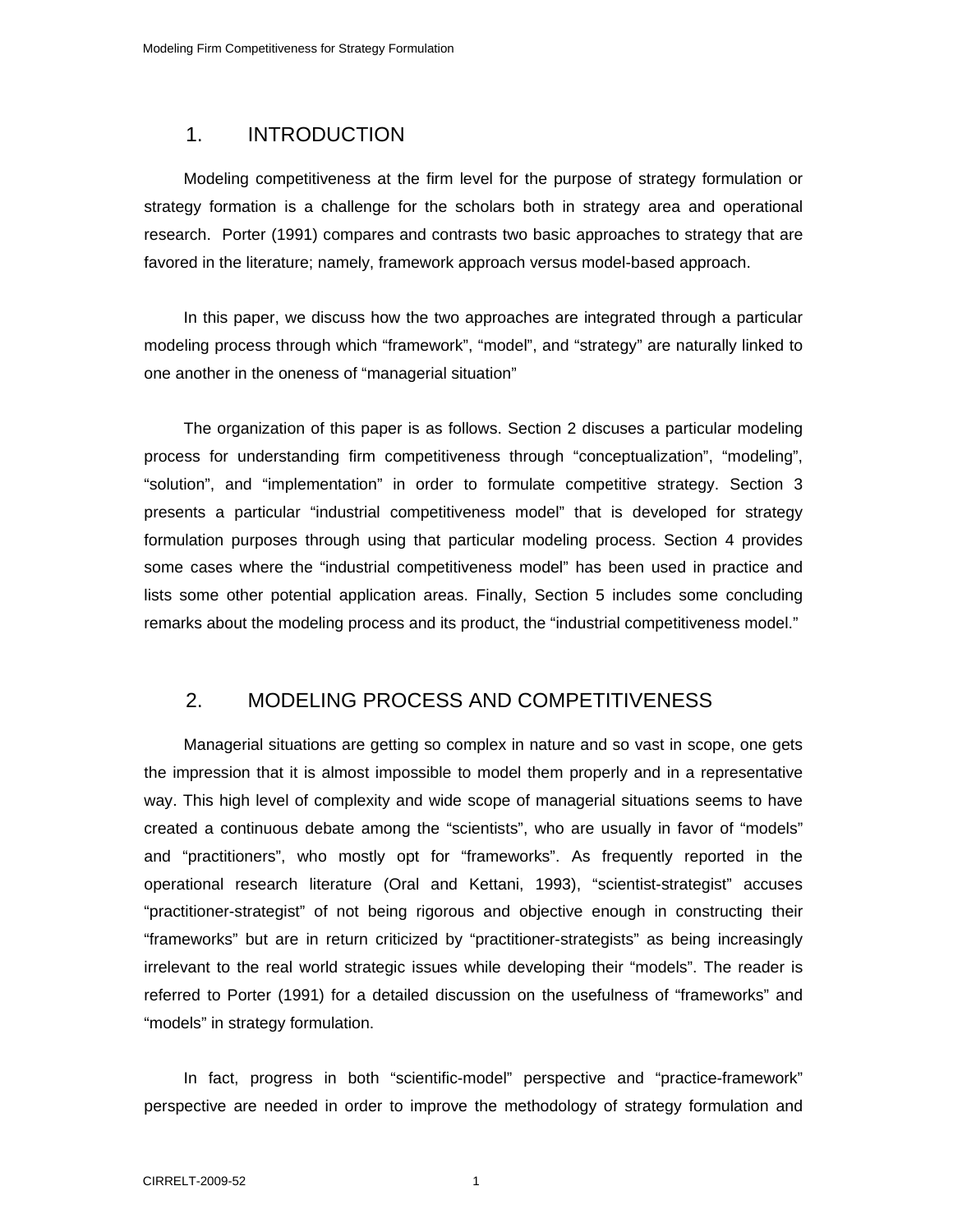contribute to the understanding of real world strategic issues. It is most beneficial if "practitioner-strategists" seek to improve their practice both by drawing on and making full use of seemingly purely scientific work, and also by reviewing and improving their own methods and procedures. By the same argument, "scientist-strategists" should seek to develop and improve their own approaches by being aware of and sensitive to the nature of the needs for dealing with real world strategic issues.

The present paper proposes a way of combining both the "scientist-strategist" approach, by offering a formal model, and the "practitioner-strategist" approach, by constructing a conceptual model or a framework. This is to be achieved using the quartet of "managerial situation", "conceptual model", "formal model", and "strategy", the modeling process suggested by Oral and Kettani (1993), which is depicted in Figure 1.



Figure 1: Modeling Process Incorporating Framework and Model

In Figure 1, the four stages of the modeling process (managerial situation, conceptual model, formal model, and strategy) are synergistically integrated into one whole through four connecting sub-processes; namely, "conceptualization", "modeling", "solution", and "implementation". We shall now describe these stages and sub-processes in connection with firm competitiveness.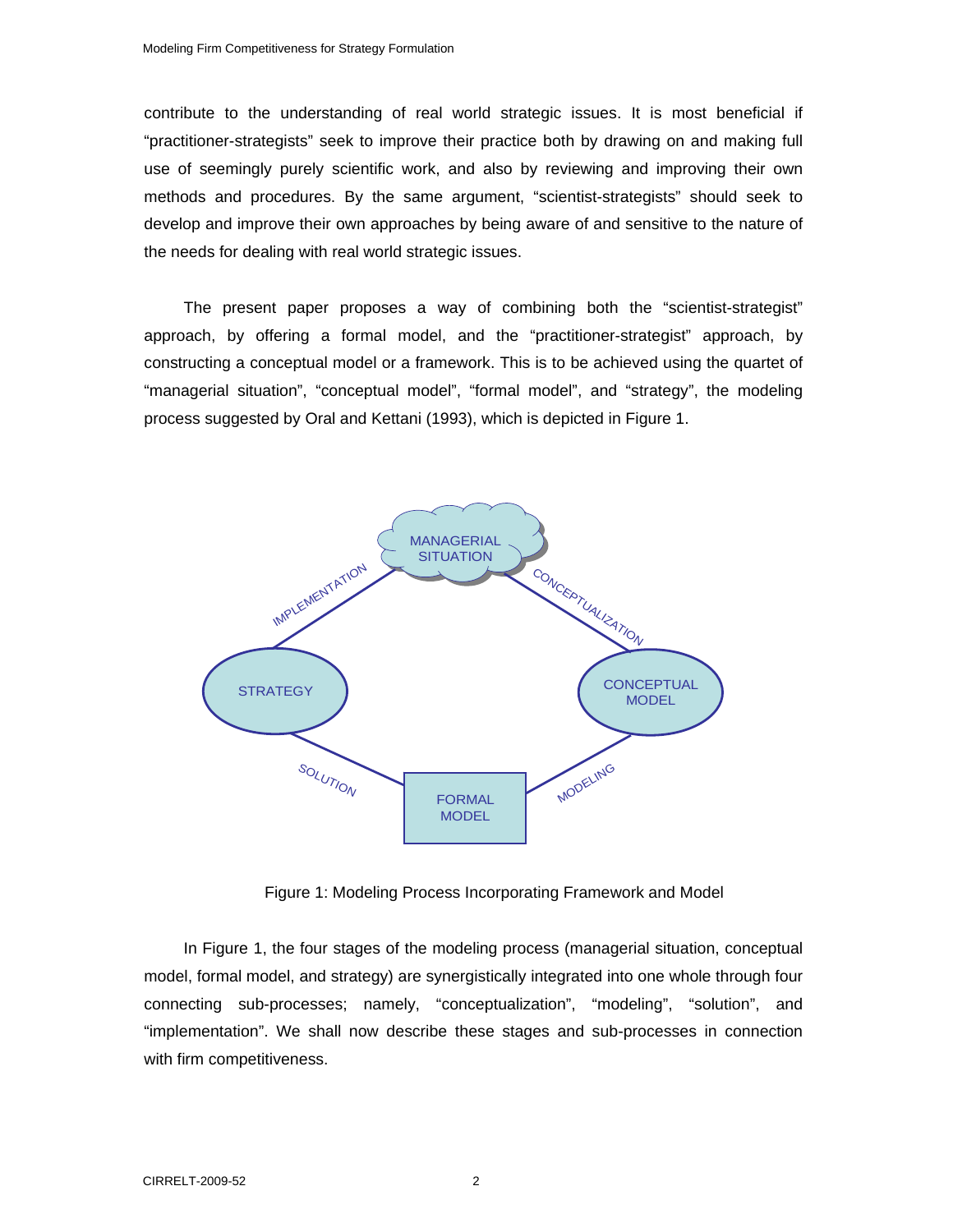*Managerial Situation:* The way the real world events are interpreted by managers or decision-makers leads to a perception of "managerial situation". Any perception that attracts the attention and effort of relevant managers is an issue of "managerial situation". "Managerial situation", a term also used by Beer (1994), perhaps for the first time in the strategy literature, is an abstraction of a certain set of real world events as an attentionallocation device to set up an agenda for future analysis and solution efforts. In a sense, "managerial situation" is a conceptual entity that reflects the ontological assumptions of managers, the perceivers.

"Managerial situation" can present itself in different forms (Oral and Kettani, 1993). It could be a "problem" to be solved or removed, or an "assessment" to position oneself vis-àvis others, or a "prediction" to foresee likely opportunities and threads ahead, or an "analysis" to better understand the factors governing a system and its environment. Smith (1888, 1989) suggested an heuristic theory of managerial problem definition and structuring, which conceptually corresponds to our "managerial situation" here. In this paper, more specifically, "managerial situation" is to analyze the competitiveness of an industrial firm for the purpose of more effective and better competitive strategy formulation.

*Conceptual Model:* This term in fact corresponds to "framework" in the strategy literature. As Landry *et al* (1983) stated, a "conceptual model" is a coherent "mental image" of the "managerial situation" and is formed by the prevailing perceptions, value judgments, preferences, experience, and knowledge of both managers and model-builders. A "conceptual model" is expected to indicate, at least in general terms, the angle of attack; goals to be pursued; the factors and variables of the "managerial situation" to be included and to be excluded; the level of aggregation of factors and variables; and perhaps more importantly the relationships between factors and variables; the actual and potential constraints on human, financial, and physical resources; the nature of assumptions made; for whom, by whom, and why it is formulated. In short, a "conceptual model" is an orderly framework for thinking of how the "managerial situation" can be best described. For a more detailed discussion of "conceptual model", the reader is referred to Landry *et al* (1983) and Oral and Kettani (1993).

In this paper, our objective is to offer a "conceptual model" that corresponds to the "managerial situation", which is to "analyze competitiveness of an industrial firm for the purpose of more effective and better competitive strategy formulation", and the constructed "conceptual model" that is eventually leading to development of a "formal model".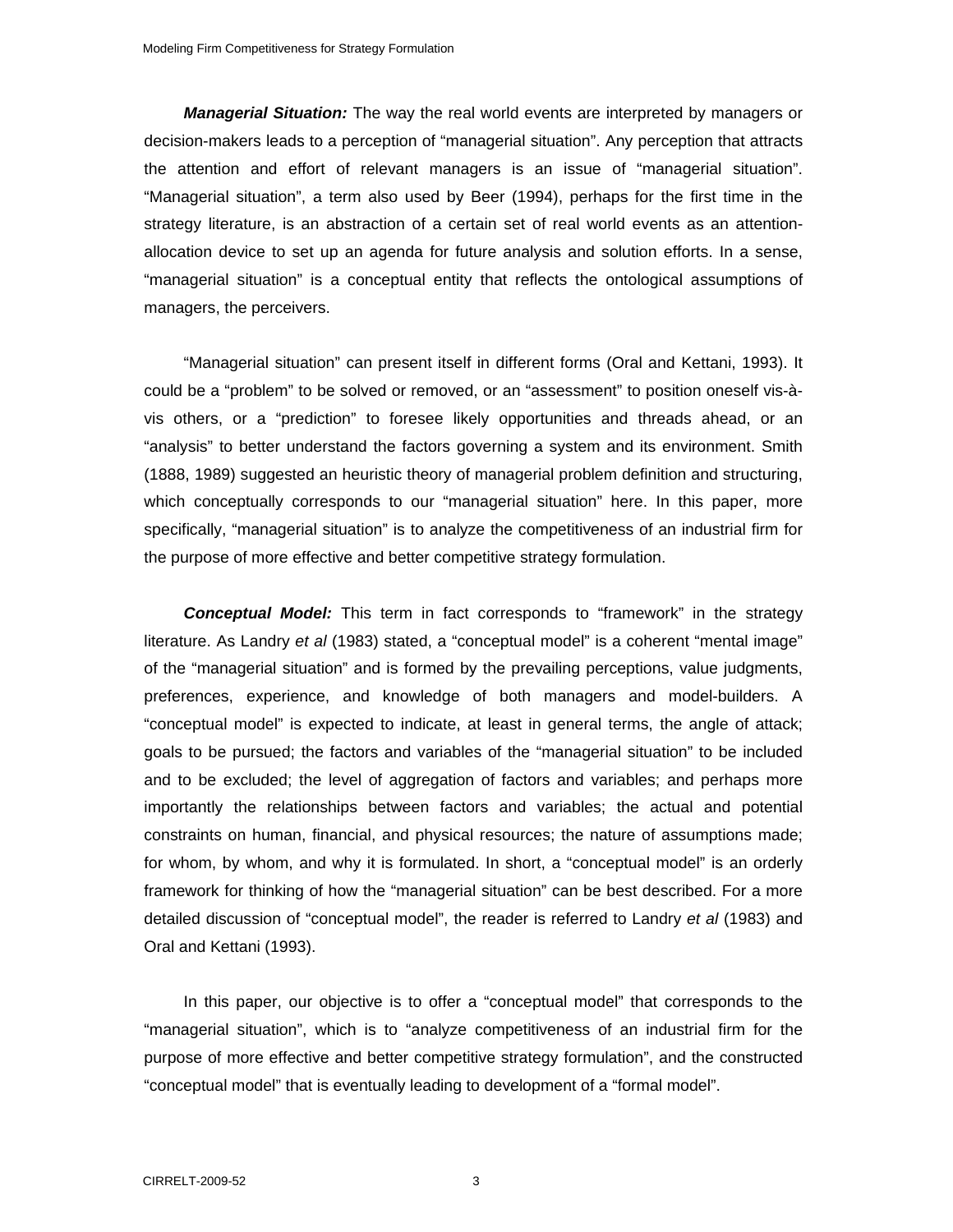*Formal Model:* Expressing and representing the "conceptual model" in a language of choice (be mathematics, computer codes, spreadsheets, graphs and figures, etc.) leads to development of a "formal model". A "formal model" therefore could be a mathematical, or a statistical, or a computer, or an analogue model, or any combination of these models, as we shall see later. The primary objective of developing a "formal model" is to be able to systematically study the "managerial situation", as represented by the "formal model", in order to better understand it or to obtain solutions, be near-optimal or optimal, for formulating decisions and strategies. Once such a "formal model" is developed representing the "managerial situation" at a satisfactory level, then one can make "experiments" through it about the "managerial situation" to see the likely implications of alternative decisions or strategies.

In this paper, we present an "industrial competitiveness model" that allows to make competitiveness analysis through a pair wise comparison; that is, the firm against the competitor in a given market of interest.

*Strategy:* Strategy is a decision as to which alternative course of action is to be taken for implementation or which areas are to be given more managerial attention in order to make a considerable change in terms of management style, technology, resource and capability creation, knowledge acquisition and dissemination, marketing activities, and performance improvement. For such strategic decisions to be taken, one needs to know the available strategic alternatives and their possible consequences. These strategic alternatives are expected to be obtained from the "formal model" developed for this purpose. The solution, especially if it is an optimal solution, obtained from the "formal model" could very well be the "strategy" itself. For a more detailed discussion linking solutions to decisions, see Oral and Kettani (1993)

In our managerial situation case, which is "competitiveness analysis for strategy formulation", we shall discuss how the "industrial competitiveness model" presented in this paper can be used to formulate competitive strategies as a function of two types of competitiveness levels: potential competitiveness level and actual competitiveness level.

The four stages of the modeling process; namely, "managerial situation", "conceptual model", "formal model", and "strategy" are linked through four sub-processes. As can be seen from Figure 1, the sub-process "conceptualization" produces a "conceptual model" that corresponds to a "managerial situation". To obtain a "conceptual model" one might repeat or revise the sub-process "conceptualization" several times until a satisfactory one is eventually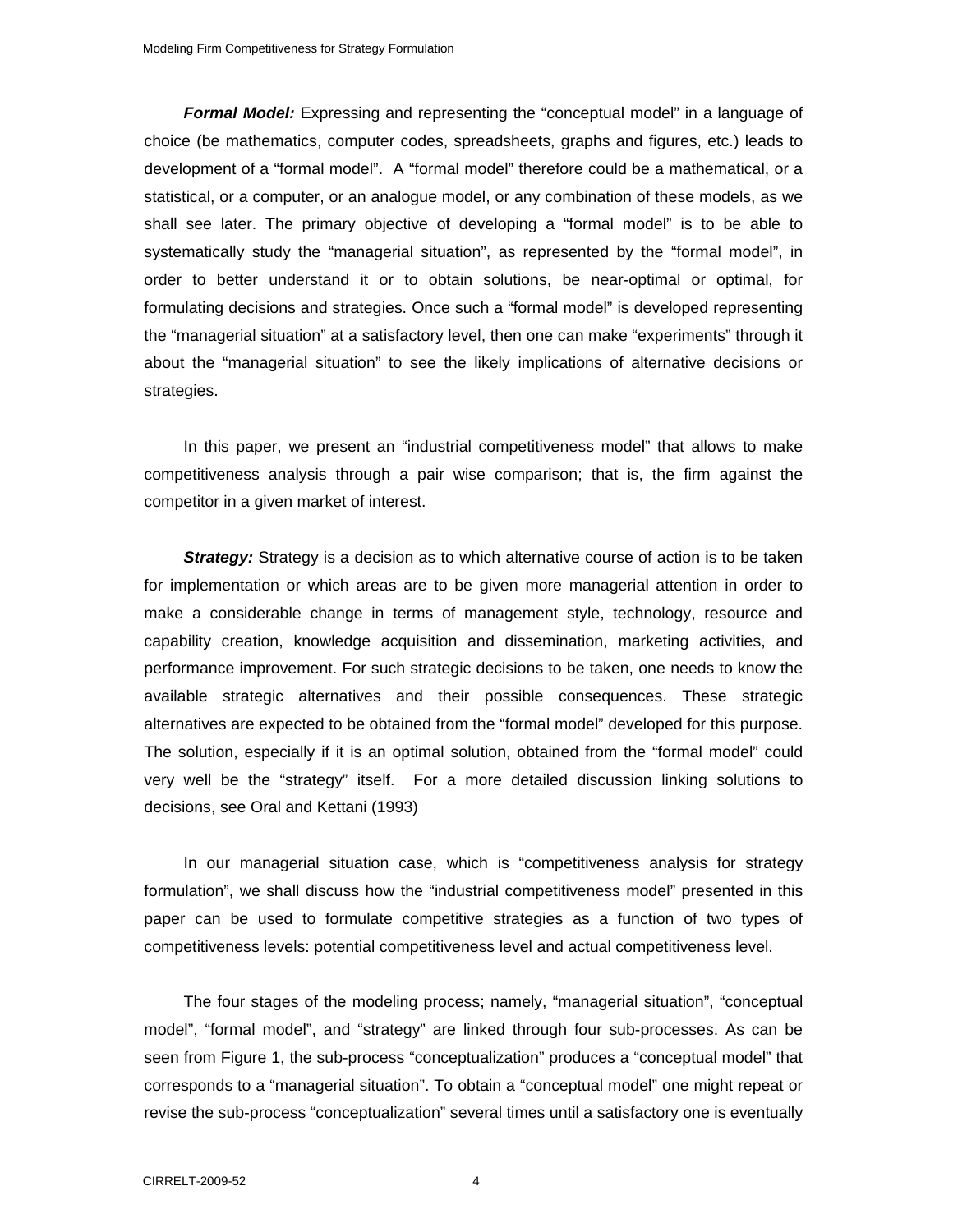constructed. The sub-process "modeling" converts the "conceptual model" into a "formal model" that is sufficiently representative of "the conceptual model" and useful for the purpose it is being developed; namely, formulating competitive strategy. Again as in the case of "conceptualization", the "modeling" sub-process might also require going back and forth several times until a "formal model" is developed which is sufficiently representative of the "conceptual model" and leads to obtaining solutions without much computational difficulties and inefficiencies. The objective of the third sub-process "solution" is to find answers or to obtain solutions from the "formal model" in order to guide or formulate "strategies". The last sub-process "implementation" is to put "strategy" into action and thus addressing the "managerial situation" as it is perceived and reflected in four stages and subprocesses of the modeling process.

The guiding principle in conducting these four sub-processes of the modeling process is that each sub-process should produce a stage that is representative of the previous stage and useful for the coming stages. For instance, the sub-process "conceptualization" should produce a "conceptual model" that is not only representative of the "managerial situation" but also leads to construction of a "formal model" from which obtaining solutions are also computationally or otherwise feasible.

## 3. AN INDUSTRIAL COMPETITIVENESS MODEL

The subject of competition has been on the academic agenda for a long time and its mathematical foundation goes back to as early as the times of Cournot (1838). It is in fact a subject of interest to many; from politicians to economists, from managers to mathematicians, from researchers to practitioners, and to society at large. This is simply due to the fact that survival of firms and nations is perceived to be a function of their competitiveness levels. In the literature, the subject of competition is treated, broadly speaking, at two levels: firm level and national level. Porter's *Competitive Advantage of Nations* (1990) and the annual reports and yearbooks published by World Economic Forum (WEF) and International Management Development (IMD), both based in Switzerland, are examples of studies dealing with competition at national and industry levels. The firm level studies can also be classified in two groups: those based on frameworks and those on models. For the framework-based studies, we can cite the works of Porter (1980, 1985) as typical examples. The studies of Karnani (1982, 1984) and Oral (1986, 1993) are, on the other hand, examples of a model-based approach to firm competitiveness.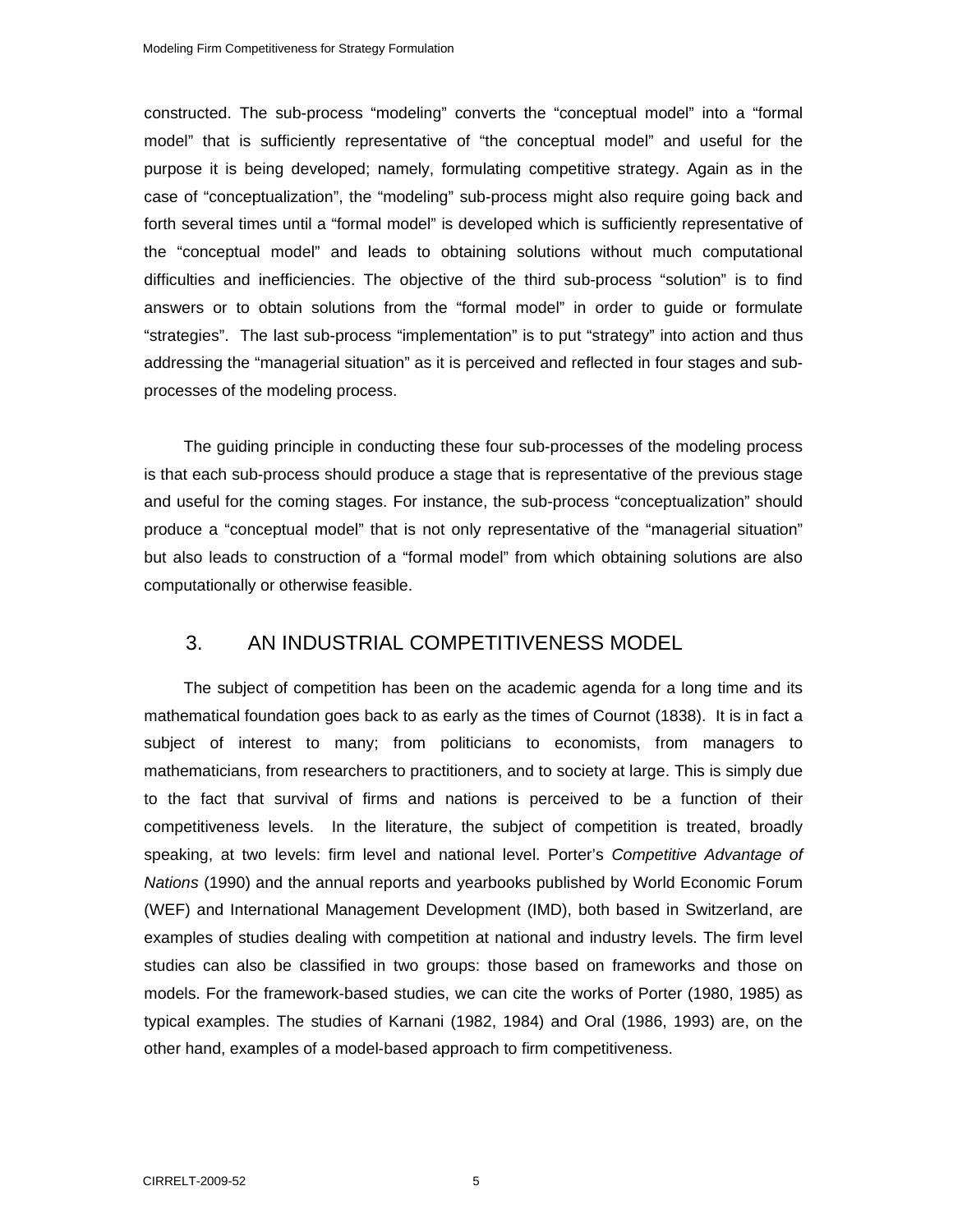The modeling process presented in this paper tries to maintain the advantages of both framework-based and model-based approaches to competitiveness analysis by constructing a mathematical model based on a framework that conceptualizes firm competition in a larger competitive environment at the national and international levels. In this section, therefore, we shall concentrate on the construction of the "conceptual model" first and then on the "formal model".

First, however, we shall introduce and define a "unit of competitiveness analysis" for strategy formulation at the firm level. To talk about competitiveness at the firm level, we need a "firm" and a "competitor" offering the same group of products and services to meet the expectations of customers in a given "market". As can be observed from Figure 2, the "firm" could be located, although not necessarily, in a environment that is different than that of the "competitor" and the "market". If all three of them are in the same political economic environment, then two local firms are competing against each other in their own domestic market. So there could be four possible combinations for the unit of competitiveness analysis: D-D-D, D-D-F, D-I-D, and D-I-F, where  $D =$  Domestic, I = International, and F = Foreign. For instance, D-I-F corresponds to a unit of competitiveness analysis where a **D**omestic firm is competing against a **F**oreign competitor in an **I**nternational market.



Figure 2. The Unit of Competitiveness Analysis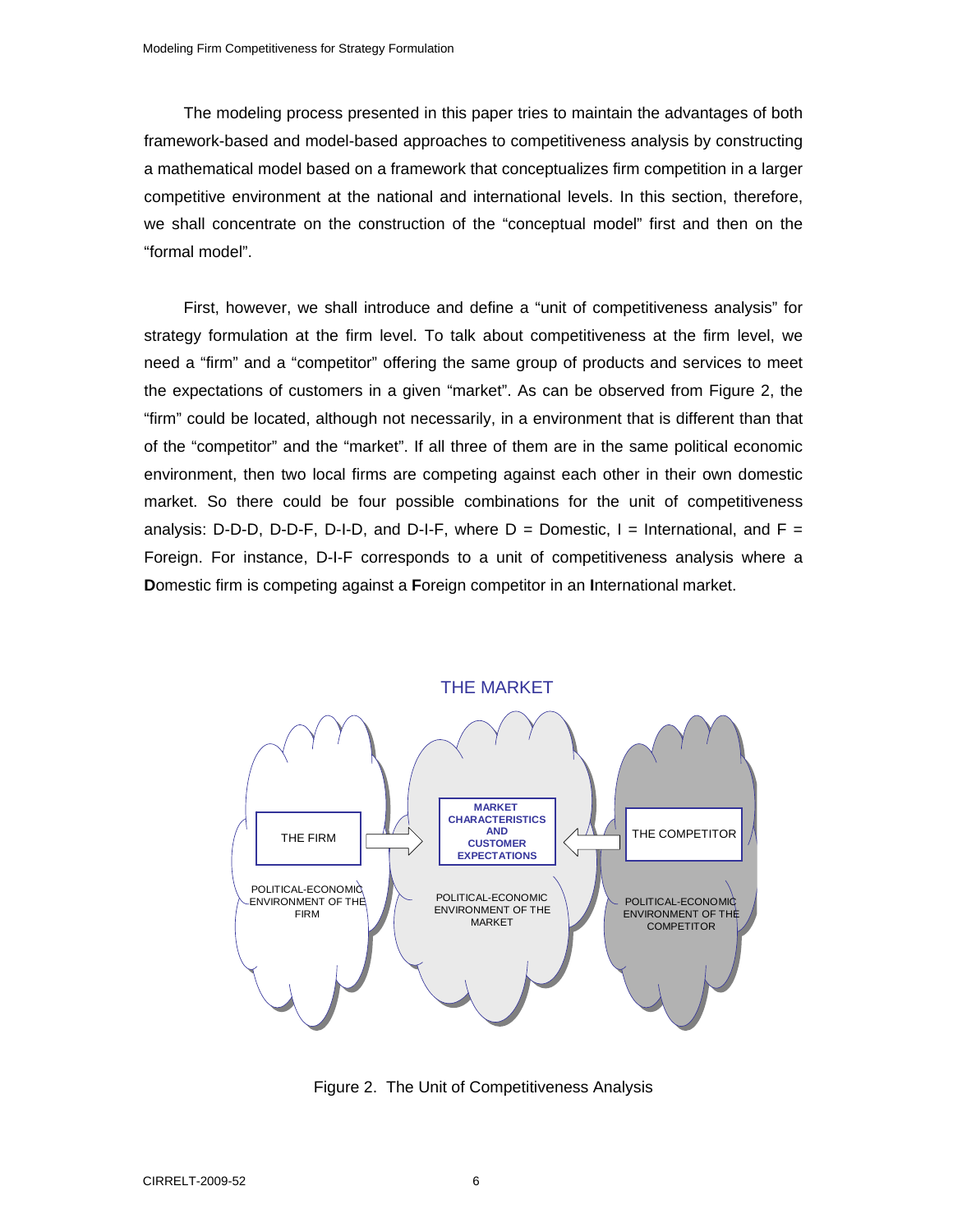The unit of competitiveness analysis in Figure 2 necessitates a clear understanding what customer expectations are and how they are relatively met by the firm and the competitor. As a function of market characteristics, customer expectations related to the attributes of products and services such as price, quality, quantity, delivery period, functionality, design, and packaging might vary considerably. However, once a market is chosen for the unit of competitiveness analysis, all these attributes are fixed in the sense that both the firm and the competitor strive to meet the expectations of customers in that market.

Let us assume that the level of customer expectations with respect to the set of customer expectations in the chosen market is denoted by **E**. Both the firm and the competitor would like to meet these expectations. However, they would be able to meet these customer expectations at different levels because of the differences in their technological and managerial characteristics, including their respective political economic environments. Let us assume that **EF** as the level of customer expectations met by the firm, and **EC** by the competitor. A comparison of **EF** and **EC** will reveal whether the firm or the competitor is better in meeting the customer expectations **E**.

From the perspective of competitive strategy formulation, finding **EF**, **EC**, and **E** is not sufficient, because they simply position the firm and the competitor with respect to each other in terms of customer expectations. Although this is nice to know, we in fact need more in order to take measures that will improve the performance of our firm, because the objective is to formulate strategies. This can be done only if we can establish a functional relationship between the technological and managerial characteristics of the firm and its level of customer expectations met. Let us assume that such a functional relationship *f* is established and we have  $E_F = f(C_F)$ , where  $C_F$  denotes the technological and managerial characteristics of the firm. Then we can look at the difference between **EF** and **E** to see how close we are to meeting the expectations of the customers in the chosen market. If we are not satisfied with the level indicated by **EF**, when compared with **E**, then we try to make changes in **CF** so that **EF** and **E** will match as much as possible. This is a way of getting as close as possible to the level of customer expectations, but in isolation from competition. There is also a competitor who is trying to achieve the same thing with a similar set of characteristics, **CC**. Therefore, we need not look only at the difference between **EF** and **E**, but also at the difference between **Ec** and **E**. A comparison of the two differences; that is, **(E- EF)** versus **(E- EC)**, might be very useful to position the firm against the competitor in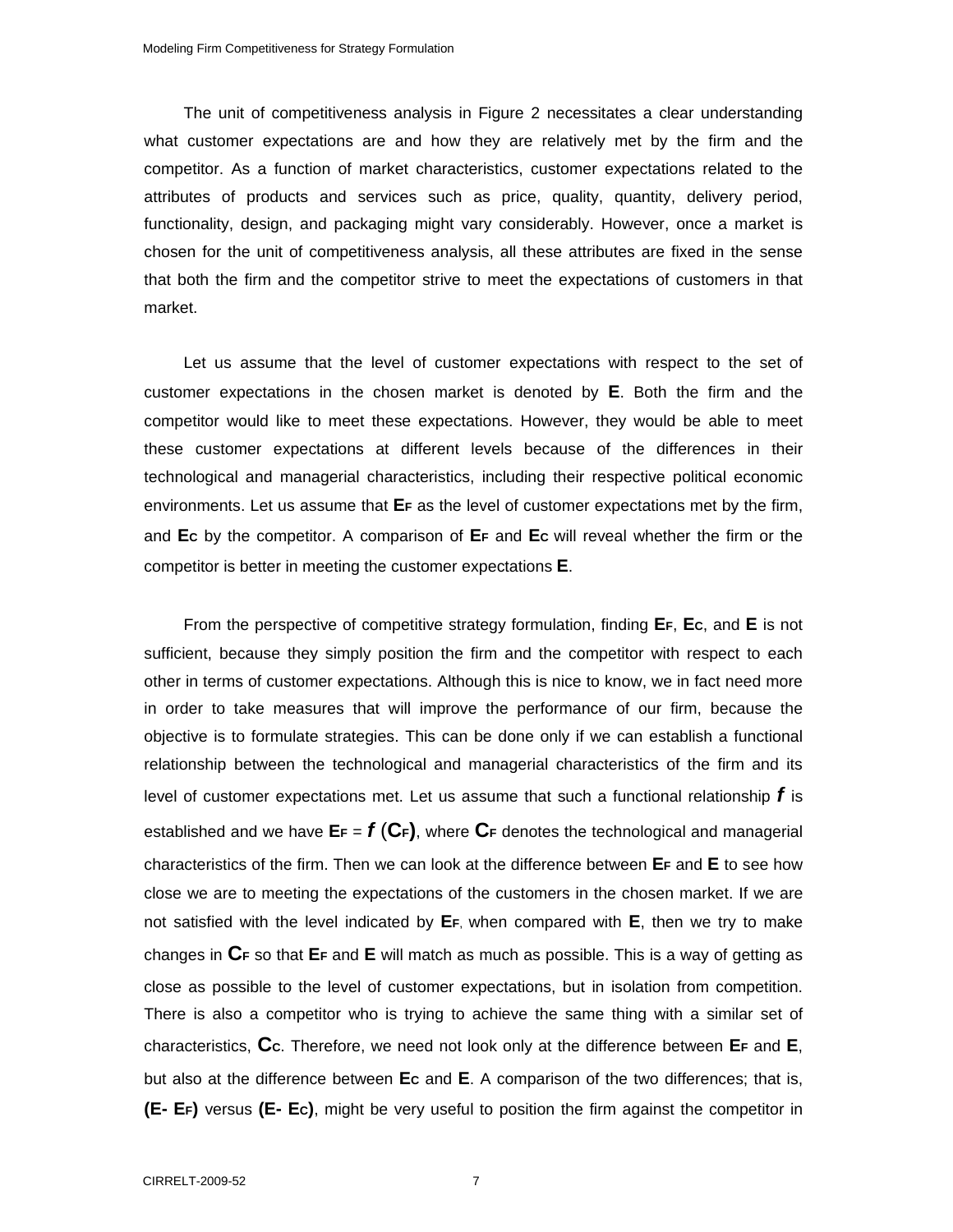the market with respect to meeting customer expectations. Alternatively, one can also consider the ratio **EF/EC**, as we shall do soon, to relatively position the firm and the competitor against each other. This observation then allows us to convert Figure 2 into Figure 3 in the following way.



Figure 3: The Unit of Competitiveness Analysis – A More Formal Representation

The more formal unit of competitiveness analysis given in Figure 3 indicates that once we obtain the function *f*, then it will be sufficient to compare the characteristics of the firm and the competitor to understand to what extent each firm is relatively able to meet customer expectations better. Put differently, the competitiveness analysis of the firm is based on the comparison of the technological and managerial characteristics of the firm with those of the competitor by assuming that the competitiveness level **L** and **EF / EC** imply one another. The important question is here then which technological and managerial characteristics are to be considered and how these characteristics are to be used to construct a model that will indicate the level of competitiveness for the purpose of competitive strategy formulation?

There are dozens of characteristics that govern or determine the competitiveness level of a firm. While identifying such characteristics there are certain points that need to be taken into consideration: (1) they should govern or determine, directly or indirectly, the level of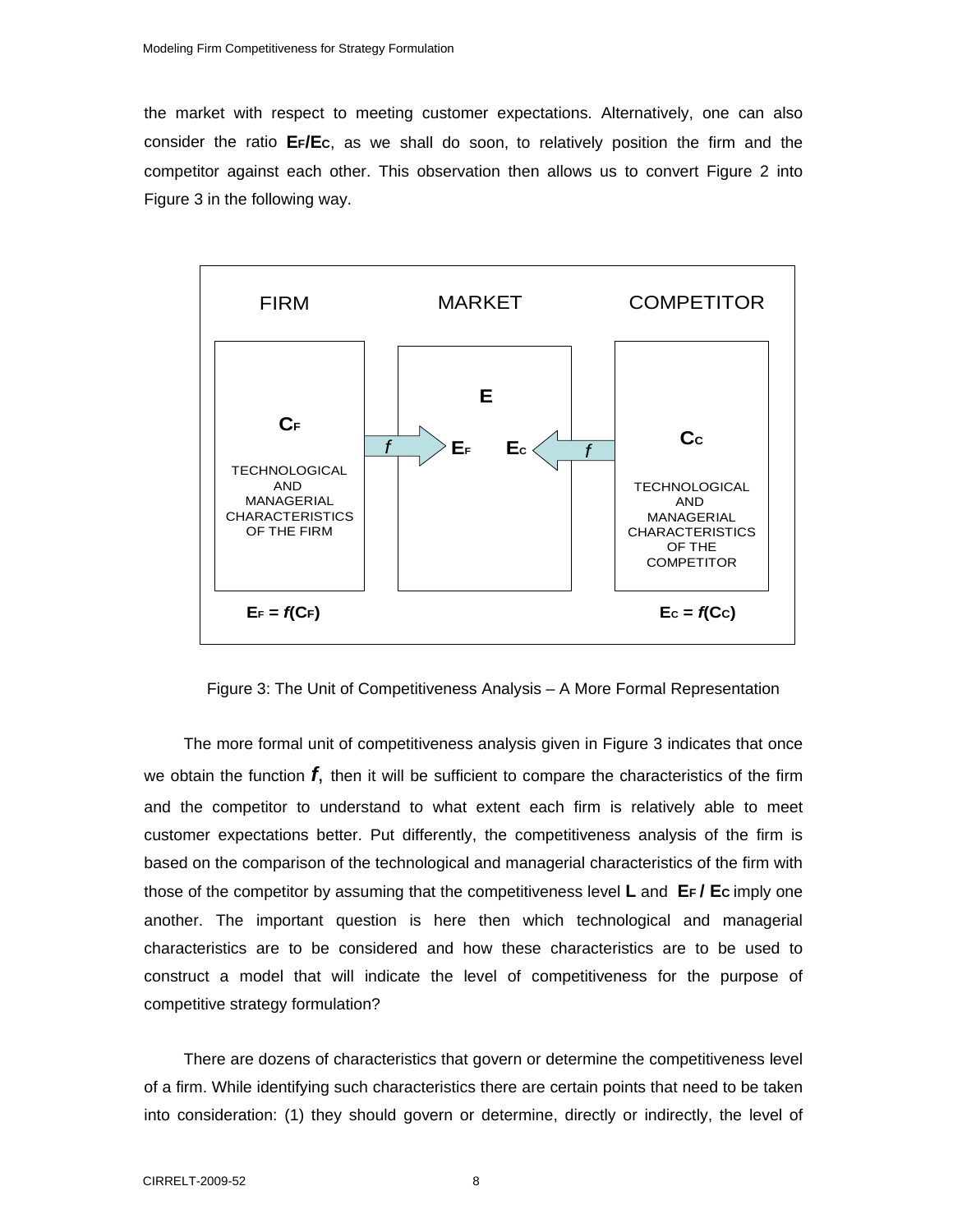competitiveness, (2) the possible dynamics and feedbacks between the chosen characteristics and dynamics of feedback system are to be eventually present, in some way, in the conceptual and formal models, and (3) the formal model should lead to formulation of competitive strategies.

Figure 4 is a conceptual model that depicts the relationships between the elements of a certain set of technological and managerial characteristics, both **CF** and **CC**. An explanation of the conceptual model in Figure 4 is in order now.

The process of conceptualization is an important activity for it produces a "conceptual model" that represents the way the "managerial situation" is perceived by decision makers. In our context, a "conceptual model" is expected to reflect the nature of competition at the firm level.

Before explaining the factors that govern the competition at the firm level, as implied by the conceptual model in Figure 4, there are four features that need to be pointed out. First, both output and input considerations are taken into account. With respect to outputs, "actual" and "potential outputs" as well as "comparative actual" and "comparative potential outputs" are made parts of the conceptual model. The input side feature is represented by "actual" and "potential cost superiorities". Second, the competitive environment of the firm, as well as that of the competitor, is taken as one of the factors governing competitiveness, directly and indirectly through outputs and cost superiorities. Third, causal relationships between the competitive factors and the feedback system (see Figure 8) are present in the conceptualization. Fourth, strategy formulation is made possible by analyzing the difference between actual competitiveness level and potential competitiveness level.

The primary objective of the modeling process presented in this paper is to formulate competitive strategies. According to the "conceptual model" in Figure 4, competitive strategy is guided by analyzing the difference between two types of competitiveness level. As we shall discuss in more detail later, a firm could find itself in eight different strategic states as a function of the difference between actual and potential competitiveness levels. Each strategic state indicates in which direction the important decisions need to be taken and implemented in order to improve the competitiveness level of the firm.

"Actual competitiveness" is an index which typically takes values on greater 1 or smaller than 1, when it is greater than 1 the firm is more competitive than its competitor; otherwise the competitor is better and ahead in competition. The actual competitiveness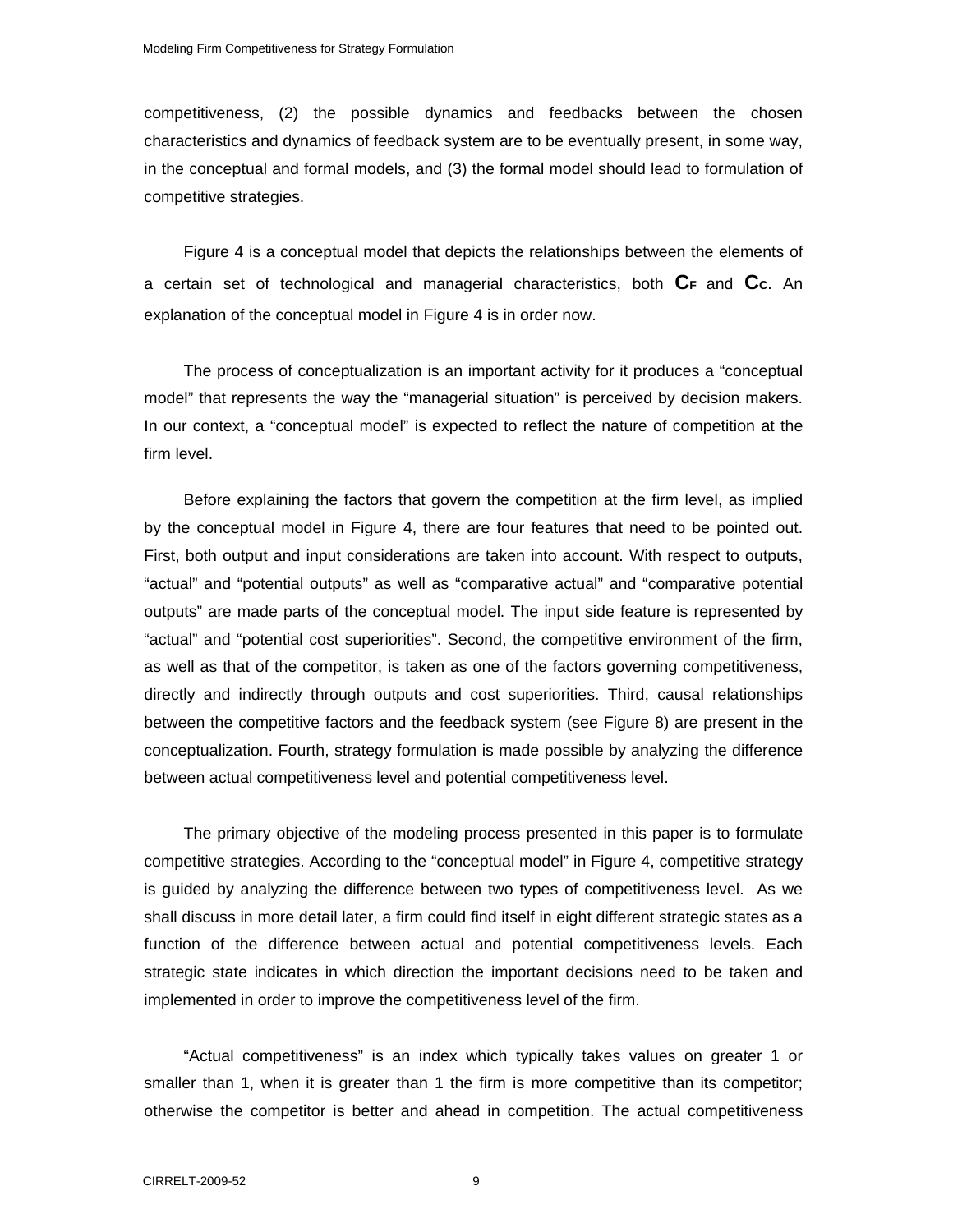index is formulated to measure how good the firm is in terms of providing competitive weapons and advantages and actually utilizing these weapons and advantages when compared with its competitor. Therefore, this index, as its name implies, is based on the actual performance of the firm when compared with that of the competitor. The actual competitiveness level is determined by three factors; namely, "actual industrial mastery", "actual cost superiority", and "political-economic environment."



Figure 4: Conceptual Model

"Actual cost superiority" is an index that measures the degree of the advantage the firm possesses against its competitor in terms of actual input prices and actual input usage rates. As we shall see later, the value of the cost superiority index varies around 1. When it is greater than 1 the firm has cost advantage, otherwise the competitor has the upper hand. "Actual Industrial Mastery" is again an index that is formulated to measure the extent to which the firm is actually able to utilize its capital resources and capabilities vis-à-vis the competitor. The actual industrial mastery  $\theta_{A}$  in fact the ratio of "actual output" to "comparative actual output", takes on values around 1; and when it is greater than 1, the firm is superior, otherwise the competitor is better. "Actual competitiveness" level of a firm,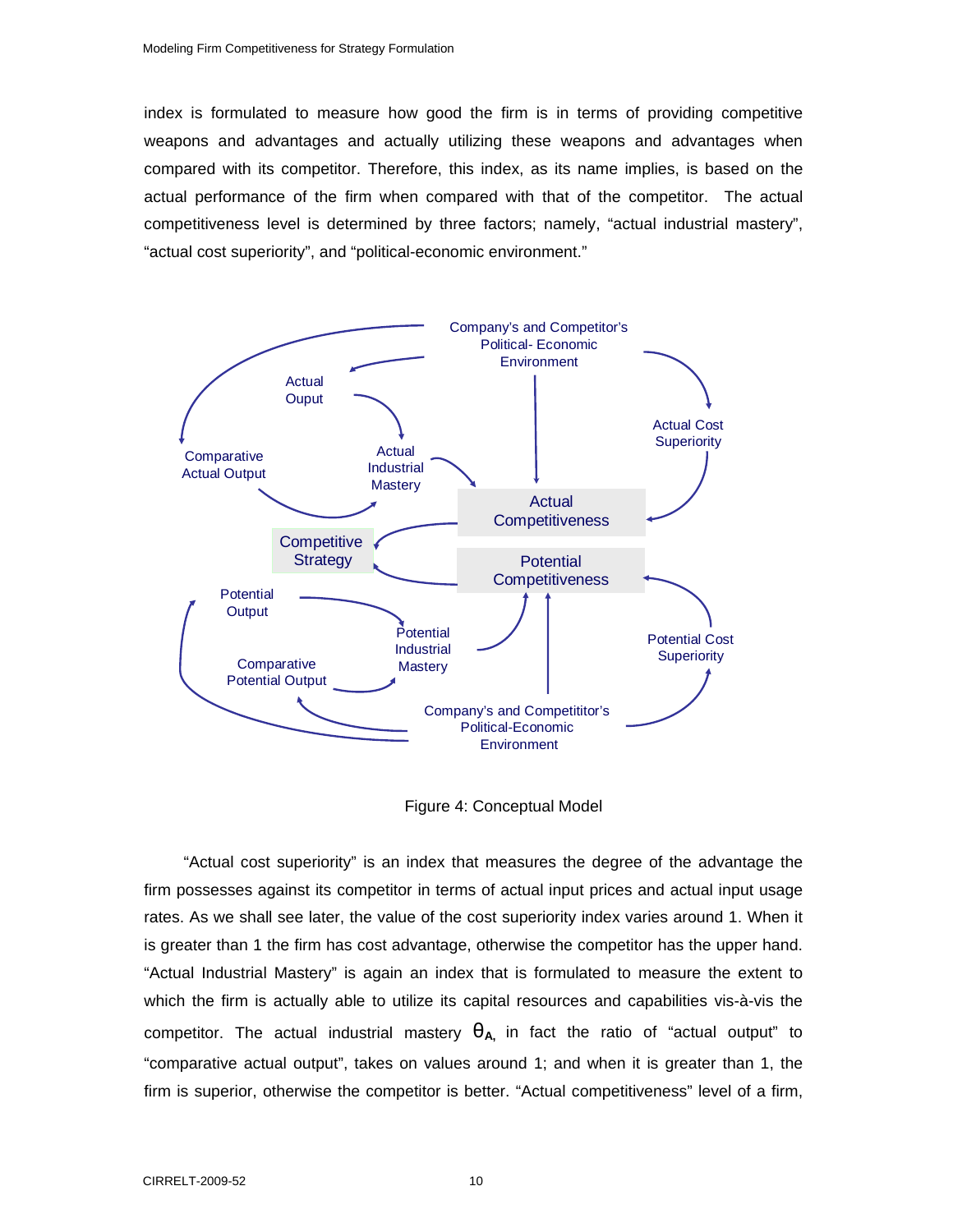LA, is determined by both its "actual cost superiority",  $\Pi_{A}$ , and "actual industrial mastery",  $\theta_A$ , by using a multiplicative model; that is,

$$
La = \theta_A \pi_A \tag{1}
$$

Because the indices  $\theta_A$  and  $\Pi_A$  take on values around 1, so does the actual competitiveness index **LA.** When **LA** is greater than 1, the firm is more competitive, otherwise the competitor has the competitive advantage.

It should be noted here that rather than using a *multiplicative* form, one could have used an *additive form*  $LA = \theta_A + \Pi_A$  or the *weakest link of the chain form* as expressed, for instance, in **LA** = Min **{**θ**A,** π**A}.** The additive form assumes that cost superiority π**A** and industrial mastery  $\theta_A$  are substitute for one another and the firm might be defined as a competitive one if either  $\Pi_A$  or  $\theta_A$  is sufficiently high enough to completely substitute for the other, even the other in fact might be almost nil. This is equivalent to saying that a firm might be perfectly competitive even though its cost advantage is zero. Because of this unrealistic implication, the additive form is not a very good representative formulation, for a firm needs to score high enough with respect to both indices to become and stay competitive. Similar arguments can be forwarded in the case of the weakest link of the chain formulation. For a more detailed discussion on this subject the reader is referred to Karnani (1982, 1984).

"Actual output", denoted by  $\mathbf{Q}_F$ , corresponds to the optimal output produced or being planned by the firm under the prevailing actual conditions. It could be measured in monetary terms or in non-monetary terms, depending on the nature of competition and industry. The concept of "comparative actual output",  $\mathbf{Q}_c$ , deserves a more careful explanation, for it reflects a comparison of the firm with the competitor in terms of capital resources (machinery and equipment, technical know how, distribution system, etc.) and capabilities. The comparative actual output  $\mathbf{Q}_c$  is the output that could have optimally produced had the firm possessed the actual technological and managerial characteristics of its competitor. This concept will be clear with the numerical examples that follow.

The lower part of the conceptual model in Figure 4 depicts how the factors of "potential competitiveness" are related to one another. It should be noted that "potential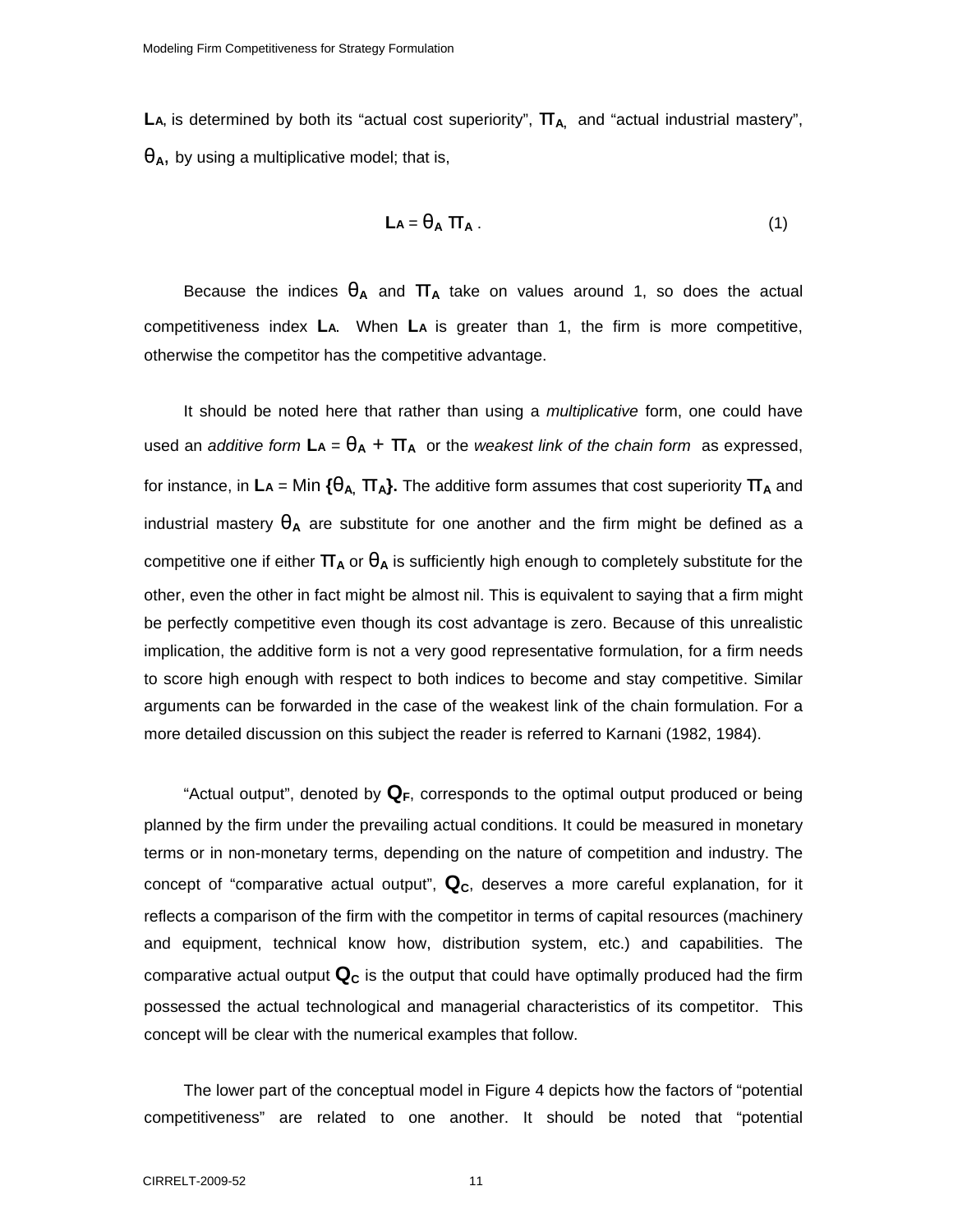competitiveness" has the same causal relationships as in the case of "actual competitiveness". More specifically, the "potential competitiveness" level, denoted by **LP,** is the product of "potential industrial mastery"  $\theta$ **P** and "potential cost superiority" **ΠP**: that is,

$$
L_P = \theta_P \Pi_P
$$
 (2)

Again as in the case of actual competitiveness, the value of the "potential competitiveness" index also takes on values around 1, since the values of each "potential industrial mastery" θ**P** and "potential cost superiority" index π**P** are around 1. Similarly, a value of **LP** that is greater than 1 indicates potential competitive superiority of the firm; otherwise the competitor is the superior one of the two.

The nature of the difference between actual and potential competitiveness levels leads to the identification of eight strategic states which the firm could find itself in. The nature of difference is determined by whether (i) the gap between actual and potential competitiveness is significant or not, and (ii) the values of actual and potential competitiveness are greater or smaller than the critical value 1. Each strategic state defined in this manner (see Figure 5) indicates the direction of the decisions to be taken in order to improve the competitive position of the firm. Now we shall briefly discuss these eight strategic states.

**Strategic State 1: Good Potential - Moderate Management:** This strategic state indicates that the firm is actually competitive (because **LA** is greater than 1) and in fact could have done even much better had it utilized its full potential (because L<sub>P</sub> is greater than L<sub>A</sub>, therefore **LP** is much greater than 1). The strategic implication of this state is that the firm must take a set of managerial measures to bring its actual performance to the level indicated by its potentiality. Managerial measures have the priority on the agenda of the firm. There is currently no need for new investments to make its potential higher than what it is now, for they could run the risk of not being fully capitalized in competition.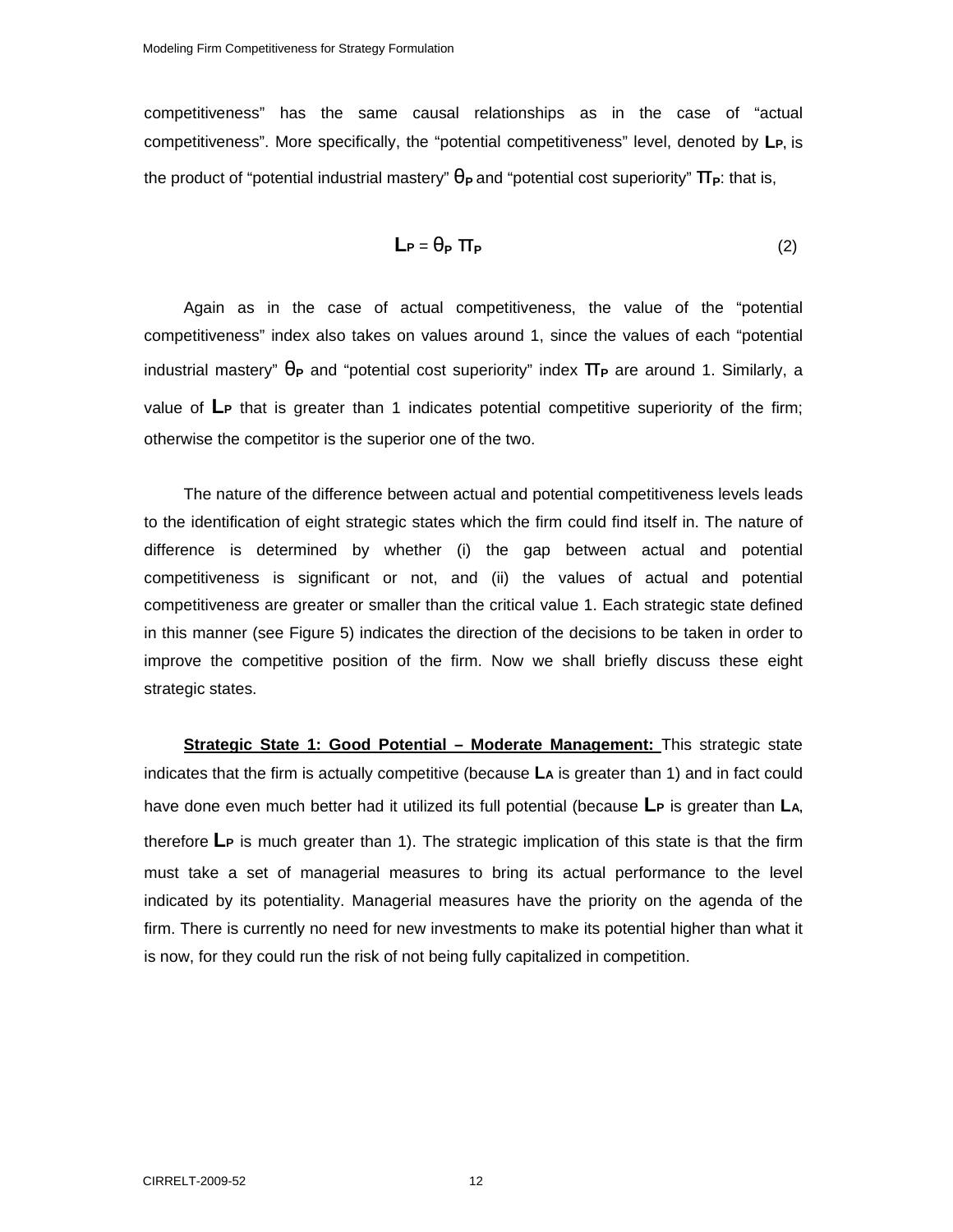

Figure 5: Competitiveness Level and Strategic States

**Strategic State 2: Good Management – Moderate Potential:** We can claim that the management of the firm is "good" because the actual competitiveness level **LA** is much higher than 1, despite of the fact that its potential competitiveness level **LP** is smaller than **LA.** In other words, although the firm is potentially moderately competitive (because **LP** is slightly greater than 1), management is able to realize an actual performance level that is significantly higher than what the moderate potential of the firm indicates. Such a high level of actual performance can be attributed to the relative success of the management team compared with their counterparts in the competitor firm. In such a strategic state, it is most meaningful to make new investments in order to further improve the potentiality of the firm, knowing that it has a good management team and the chances are very high in the sense that the managers can fully utilize new resources and capabilities added to the benefit of the firm.

**Strategic State 3: Good Potential – Poor Management:** This state indicates that the firm has the potential to compete comfortably (because **LP** is sufficiently greater 1), but actually is not able to do so (because **LA** is smaller than 1). This situation suggests that there are questions as to the effectiveness of the current management team and therefore some serious managerial measures need to be taken, and rather urgently. New investments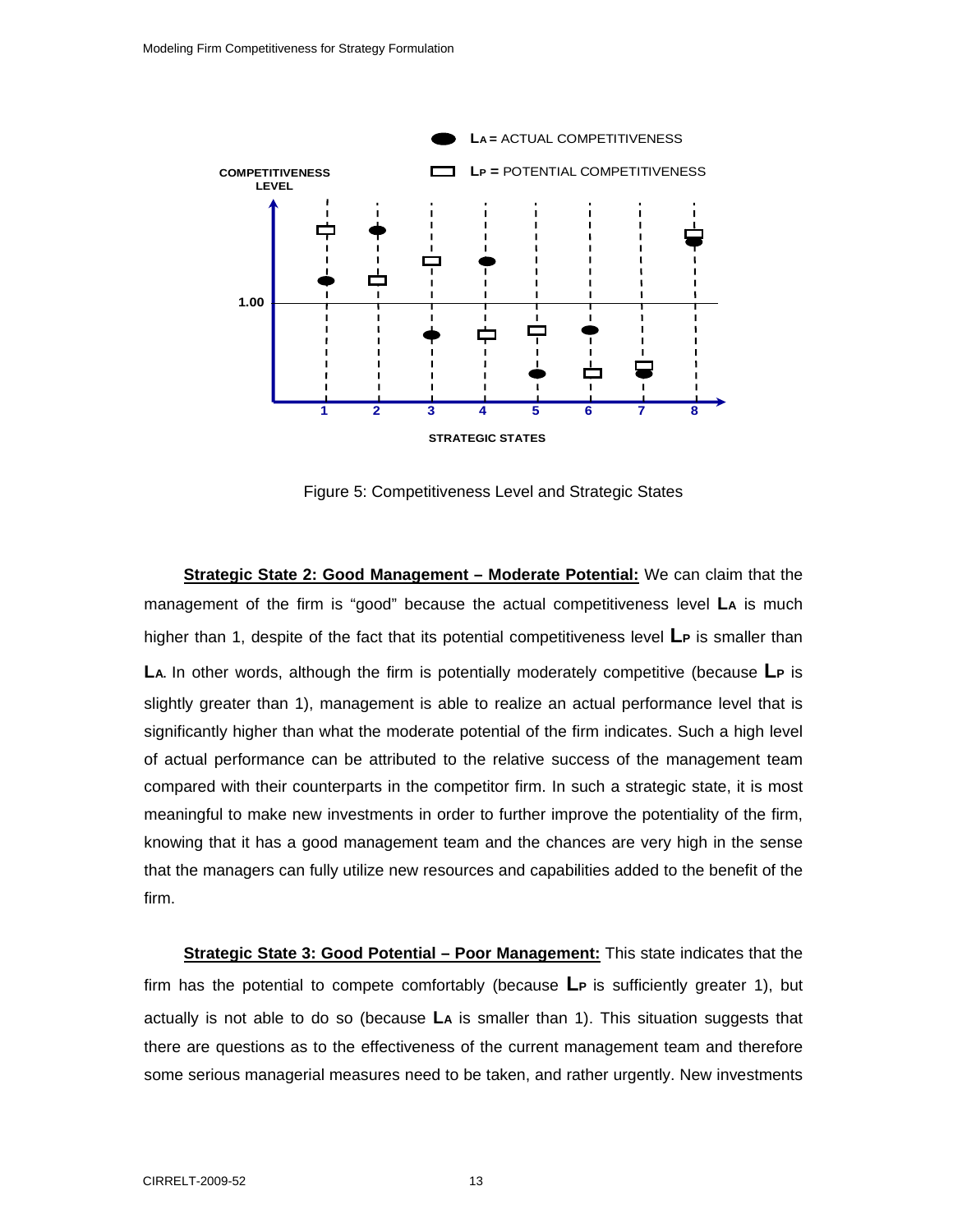to improve the potential competitiveness can be considered only after managerial measures are put in place and they in fact prove effective.

**Strategic State 4: Poor Potential – Good Management:** The firm does not have the potential to compete, as indicated by its competitiveness index **LP**, having a value quite less than 1. Yet, the firm is actually able to compete successfully, as indicated by its actual competitiveness index **LA**, which is significantly greater than 1. This situation is rather risky for the firm since there is always a possibility that the competitor will take necessary measure to activate its own potential against the firm, thus forcing the actual performance to go down to the potential level of the firm, which is currently quite low. This necessitates on the part of the firm to make new investment rather urgently to bring its potential level to somewhere close to its actual competitiveness level. Knowing that the management team is good and actually performing well, the investment plans need be devised and implemented in a relatively short period of time.

**Strategic State 5: Poor Potential – Very Poor Management:** This strategic state indicates that the firm is in trouble in terms of competition, especially so with respect to actual competitiveness. The firm has already problems when its potential competitiveness level is considered (because **LP** is significantly less than 1) and even more so in the case of actual competitiveness level (**LA** is not only significantly smaller than 1, but also smaller than the potential level **LP**). This situation suggests that the firm is not potentially prepared for competition, indicating a poor potentiality, and at the same time has actually a very poor management performance level since they are far away form even utilizing the potential currently exists in the firm. A two-stage approach is called for here. The first stage needs to deal with the managerial measures in order to improve actual performance level, whereas the second stage should deal with plans of investments to bring the potential competitiveness of the firm to a level that is higher than 1, assuming that managerial measures taken in stage one will justify such new investments.

**Strategic State 6: Very Poor Potential – Moderate Management:** This strategic state indicates that the firm is really very poor in terms of potential competitive weapons it possesses compared with those of the competitor (because **LP** is much smaller than 1). Moreover its actual performance, although higher than the level that is indicated by its potential, is also not very competitive (because **LA** is smaller than 1.) This is a problematic situation if new investments cannot be made urgently in order to bring the potential competitiveness level to a point that corresponds at least to its actual performance level.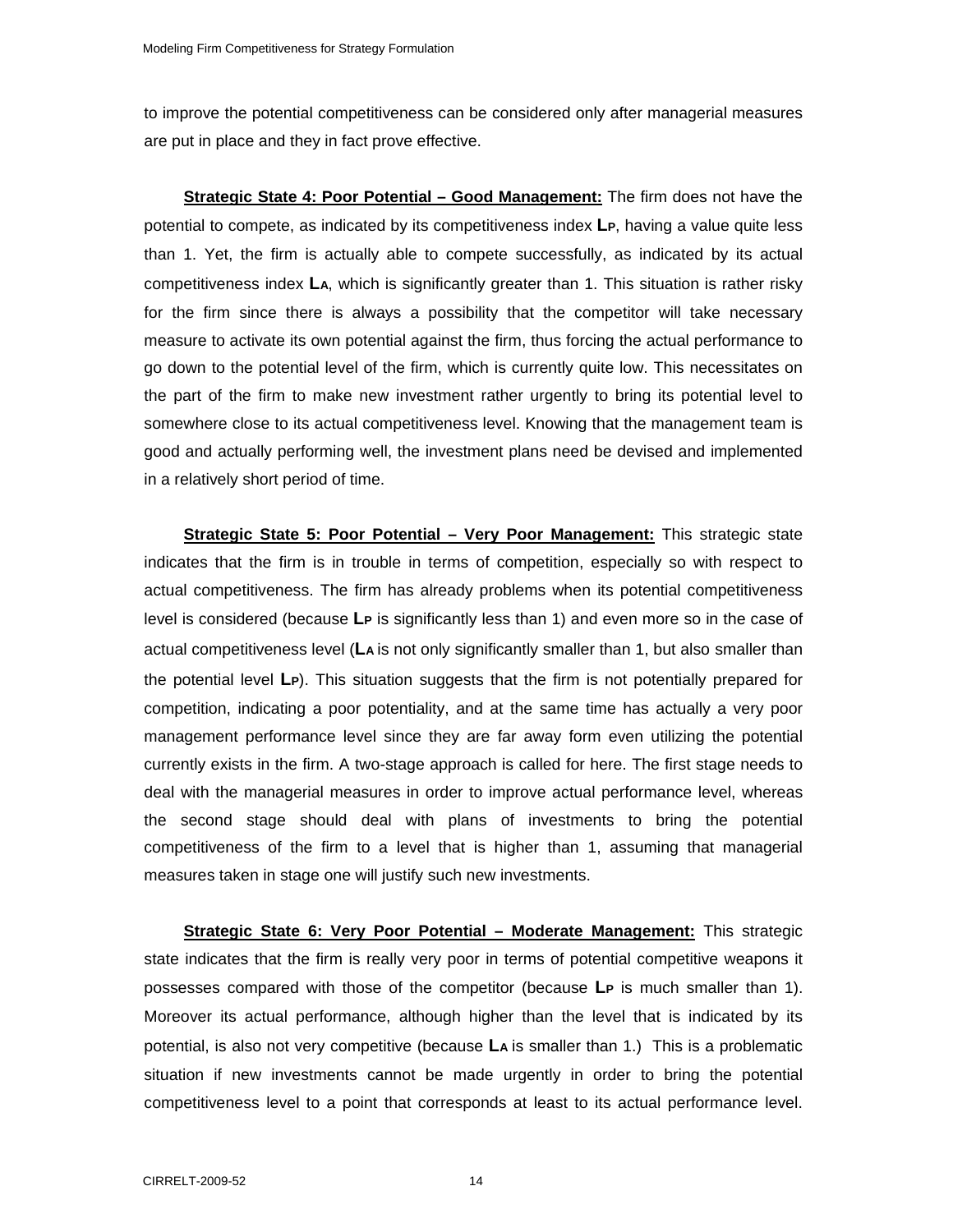Again we are facing a two-stage approach in this state too. First, new investments are most urgently required to improve the potential of the firm to an acceptable level, and then a series of management development plans are to be put in place to fully activate the potential generated by the new investments.

**Strategic State 7: Very Poor Potential – Very Poor Management:** This is the most problematic one of the eight strategic states identified. Both the potential and actual competitiveness levels are very low (both **LA** and **LP** are much smaller than 1) and very close to one another (the difference between **LA** and **LP** is almost 0.) The meaning of this is simply that the firm is not competitive at all, neither potentially nor actually. In this case there are two basic options for the firm to take: (1) get out of that business soon, or (2) make urgent investment to increase the potentiality of the firm considerably, and also at the same time, take managerial measures to improve the efficiency and effectiveness of management.

**Strategic State 8: Good Potential – Good Management:** This is the strategic state in which every firm would like to be and should aim to be. There is no problem at all with respect to competition, be actual or potential (because both **LA** and **LP** are comfortably higher than 1, and almost equal). The management of the firm is able to fully utilize the high potential provided to their disposal. This state is an enviable position for any firm to be in and the objective is to stay in that state as long as possible.

 Having identified strategic states as discussed above is of course useful for guiding competitive decisions, albeit in very general terms, leading to better performance. For instance, statements like "some managerial measures need to be taken urgently" and "investments are urgently to be made" are managerial guidelines and such statements are helpful, but they are too general to become really operational. We need more operational and specific guidelines. However, if one wishes to be more specific and operational about the possible implications of these eight strategic states for strategy formulation then there is a need for a formal model that can provide more detailed and specific information. This is our next task - to suggest a formal model based on the conceptual model previously developed.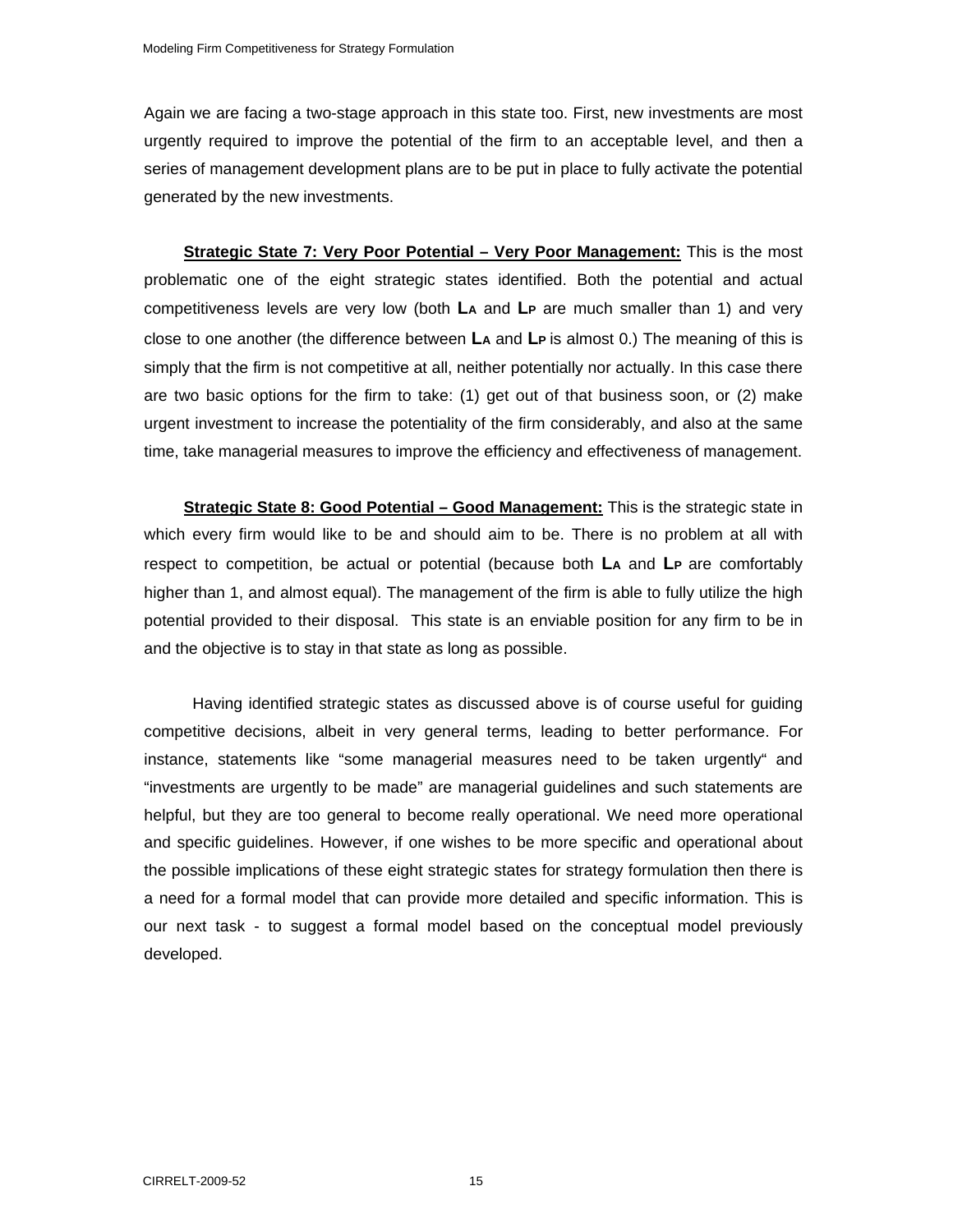The conceptual model depicted in Figure 4 necessitates the development of four submodels and the formulations of six indices; namely,

- Actual Output Sub-Model
- Comparative Actual Sub-Model
- Potential Sub-Model
- Comparative Potential Sub-Model
- Actual Mastery Index
- Actual Cost Superiority Index
- Potential Industrial Mastery Index
- Potential Cost Superiority Index
- Actual Competitiveness Index
- Potential Competitiveness Index

We shall now present how these sub-models and indices are formulated and show the way they are related to one another.

**Actual Output Sub-Model:** This is the optimal output the firm is able to produce and sell under the current prevailing conditions. The currently prevailing conditions refer to actual technological and managerial characteristics of the firm, the goals and objectives presently being pursued, market conditions and customer expectations, the constraints imposed by the firm's production and distribution system in terms of capacity limitations, and the like. It is possible to suggest different optimization models that will sufficiently represent the actual output of a firm. We opt for a linear programming model (LPM) for at least three reasons: (1) LPM is widely known and used in practice by many firms around the world for production and distribution planning purposes, (2) LPM results are easy to interpret and useful in decision making, especially through sensitivity analysis, and (3) LPM based competitiveness model presented in this paper has actually been implemented in more than 30 Turkish manufacturing companies (Oral and Ozkan, 1986), thus empirically indicating its value and usability in practice.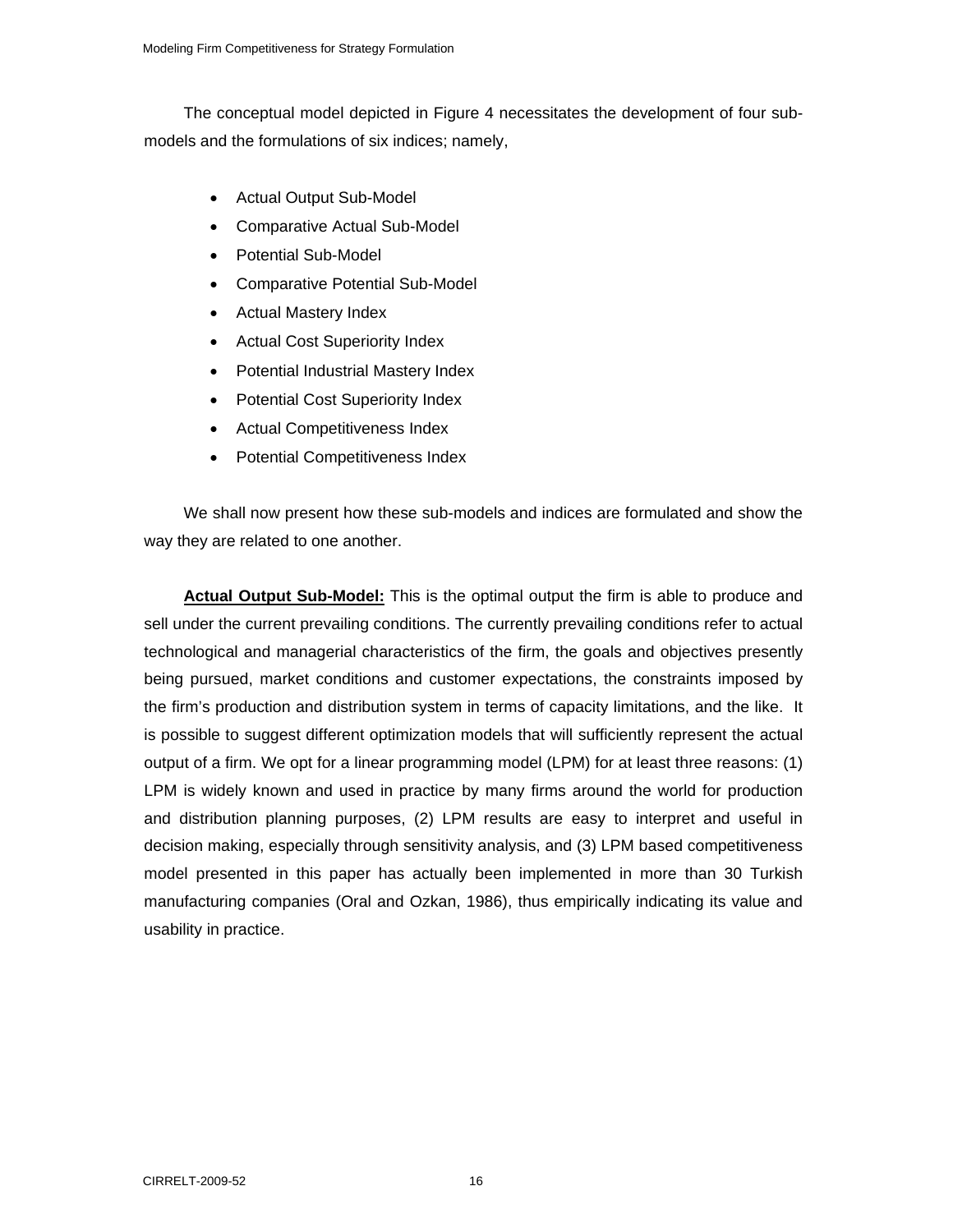The actual output of the firm  $\mathbf{Q}_F$  can be obtained from the actual output sub-model below:

**Actual Output Sub-Model**  $\mathbf{Q}_\mathbf{F} = \mathit{Max}\sum_i \alpha_i x_i$  subject to:  $\sum_{j} a_{ij} x_{j} \leq A_{i}, i = 1, 2, ..., m$  $x_i \geq 0, j = 1,2,...,n$ 

where  $x_i$  = the actually planned quantity of Product *j* per planning period,

 $\alpha_i$  = the coefficient that converts the unit of Product *j* into a "standard" unit of output,

 $a_{ij}$  = the actual usage rate of capital resource *i* to produce one unit of Product *j*,

 $A_i$  = the actual availability level of capital resource *i.* 

It is important to attach a managerial meaning to this seemingly standard Actual Output Sub-Model from the perspective of competitiveness analysis. The Actual Output Sub-Model above represents at least the following: (1) The optimal value of the objective function,  $\mathbf{Q}_\text{F}$ , reflects the maximum output the firm is able to produce under the current prevailing conditions; (2) the conversion coefficients,  $\alpha_j$ 's, account for attributes such as quality, firm image, marketing effectiveness; (3) the actual usage rates of capital resources,  $a_{ij}$ 's, correspond to the technological characteristics of the firm; and (4) the availability of capital resources, *Ai* 's, are indicators of how intensively (1 shift versus 3 shifts a day, for instance) the capital resources are used in the firm. A numerical example will help to clarify the concepts better. For this purpose, consider the small example given in the upper-left box in Figure 6.

The numerical example above implies that the firm is making four types of products using five departments, A, B, C, D, and E, which are the capital resources of the firm. Department A is used to make Product 1 and Product 2, whereas Department B is needed to make Product 3 and Product 4. The constrained imposed by the first capital resource, Department A, is that we actually have an availability level of only 8 units per the planning period, the period for which we intend to make competitiveness analysis. For Department B, this availability level is 16 units, and so on. Regarding the technological parameters, for instance Department C, it requires 2 units of capital resource available in Department C to make one unit of Product 1, 3 units to make one unit of Product 2, and 1 unit to make one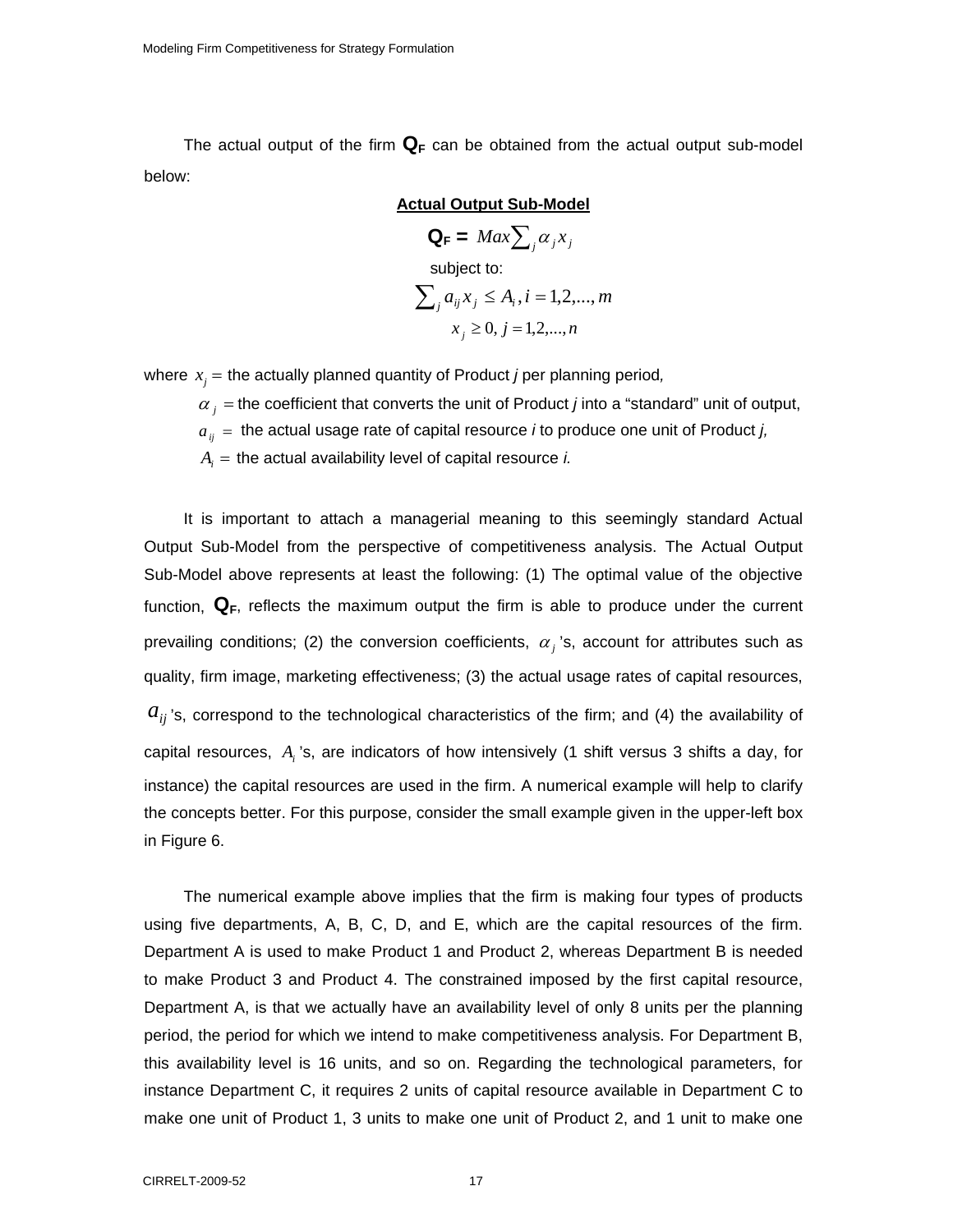unit of Product 3. In a sense the coefficients  $a_{31} = 2$ ,  $a_{32} = 3$ , and  $a_{33} = 1$  in the third constraints are the actual technological parameters of Department C, which correspond to the values  $a_{ij}$  's in the general formulation of Actual Output Model. Similar arguments and explanations also apply to the other constraints in the numerical model. The coefficients in the objective function, on the other hand, indicate how the firm's products are actually valued by its costumers in the chosen market. For instance, the coefficient of  $x<sub>1</sub>$  is 20 and it indicates the degree of value or importance attached to Product 1 by customers. The coefficients of  $x_i$ 's could be price, unit profit, or in fact any other value reflecting the attributes of customers such as quality, image, etc.

From the numerical sub-model above we find the value of the actual output as  $\mathbf{Q}_F =$ \$352, since the optimal solution obtained is  $x_1^o = 4$ ,  $x_2^o = 2$ ,  $x_3^o = 0$ ,  $x_4^o = 16$ .

**Comparative Actual Output Sub-Model:** The objective of this sub-model is to be able to compare the firm's actual output performance with that of the competitor. For this purpose, it assumed that the actual technological and managerial capabilities of the competitor apply to the case of the firm. The question then becomes what could have been the optimal output of the firm had it the characteristics of the competitor. For instance, suppose that the competitor has an actual labor productivity of 2 tons of certain output per worker per month. Had the firm the same actual labor productivity, what could have been the actual output with its 300 workers? The answer is 600 tons per month. Then one can assume this amount of output as the comparative actual output,  $\mathbf{Q}_c$  = 600, estimated in a pragmatic manner. Rather than relying only on labor productivity, we can expand this concept to include all factors or characteristics of production to the formulation of a measure that reflects the entirety of managerial and technological characteristic of the competitor when applied to the firm. Such a sub-model can be of the form

#### **Comparative Actual Output Sub-Model**

 $\mathbf{Q_c} = \text{Max} \sum_i \beta_i y_i$  subject to:  $\sum_{i} b_{ij} y_j \le A_i, i = 1, 2, ..., m$  $y_i \ge 0, j = 1,2,...,n$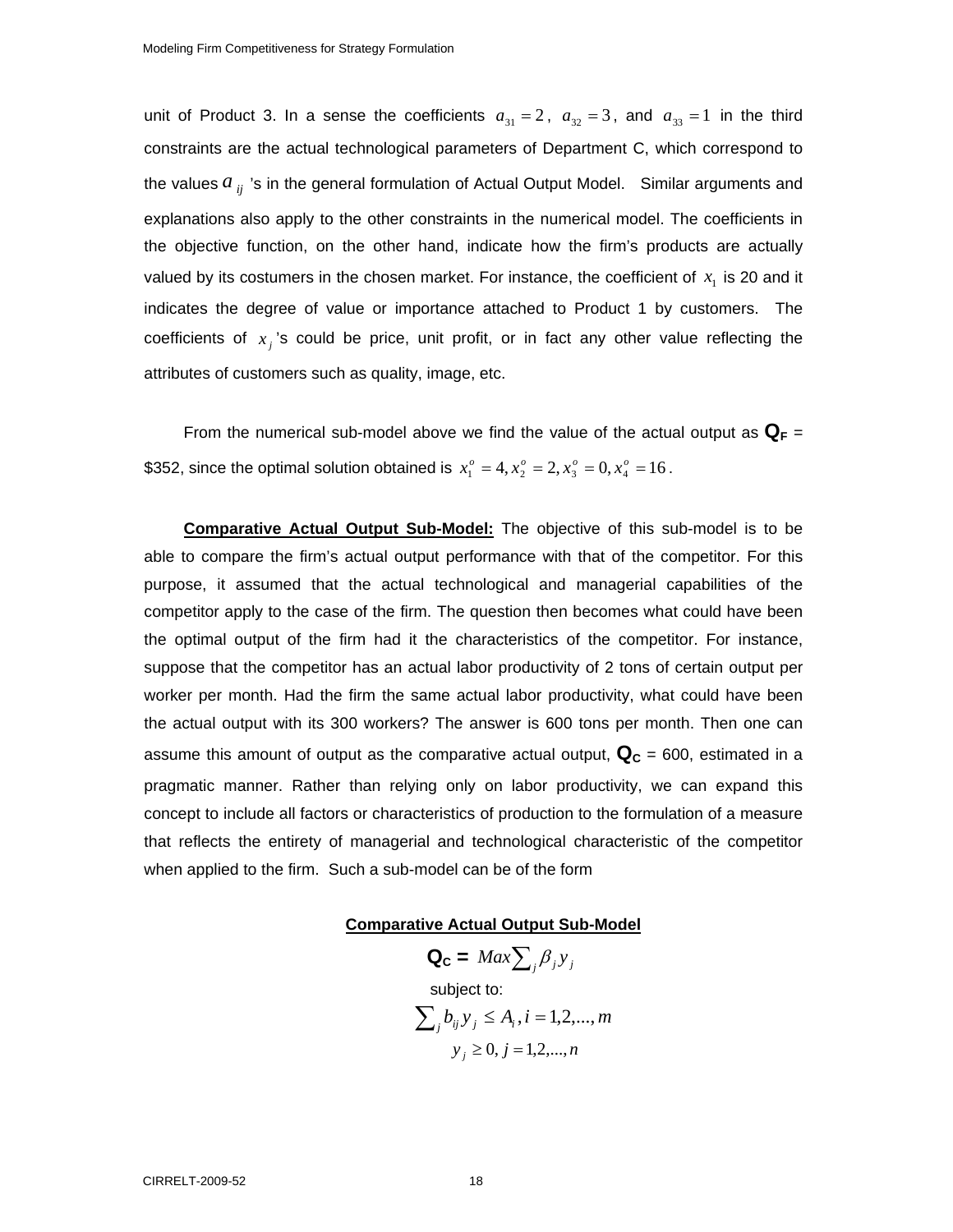- where *y <sup>j</sup>* = the quantity of Product *j* that could have been produced per planning period*,* had the firm possessed the actual technological and managerial parameters of the competitor,
	- $\beta_i$  = the competitor's actual coefficient (price, unit profit, or any other monetary or non monetary factor) that converts the unit of Product *j* into a "standard" unit of output,
	- $b_{ii}$  = the competitor's actual usage rate of capital resource *i* (machinery and equipment, plant space, etc.) to produce one unit of Product *j.*

Some observations need to be made about the two sub-models presented above: (1) Both sub-models have exactly the same structure, except the values of the parameters. For instance,  $\alpha_j$ 's in the actual output sub-model are replaced by  $\beta_j$ 's in the comparative actual sub-model, and  $a_{ij}$ 's by  $b_{ij}$ 's. (2) The availability levels of capital resources  $A_i$ 's are maintained at the same level in both sub-models. The reason for doing this "normalization" is to make the comparison meaningful in the context of competitiveness analysis. Through such a normalization method, in fact scaling up or down compared to the size of the firm, we are able to compare a large company with a small company from the perspective of competition. Otherwise, the comparison of the actual outputs of two firms having a large difference in their outputs might be in fact meaningless.

The concept of comparative actual output is important for competitive strategy formulation since it forces the firm's managers to constantly think about and consider the competitor's characteristics. In other words, the *competitive environment* of the firm is partially incorporated through the construction of comparative actual output sub-model, thus methodically contemplating on the competitor as well, a feature that is most essential in formulating competitive strategies.

Again a numerical example will help to clarify the concept behind the comparative actual sub-model. Consider the following example, which is based on the previous numerical example because of the very nature of the comparative actual output sub-model:

Comparing these two numerical sub-models (see the boxes on the left in Figure 6) reveals some insights as to how different the firm is from its competitor. The coefficient in the objective functions indicate that the competitor is in a better position with respect to unit profits of Product 1 ( $\alpha_1$  = \$20 for the firm versus  $\beta_1$  = \$24 for the competitor) and Product 2 (  $\alpha_2$  = \$8 for the firm versus  $\beta_2$  = \$12 for the competitor), whereas in the cases of Product 3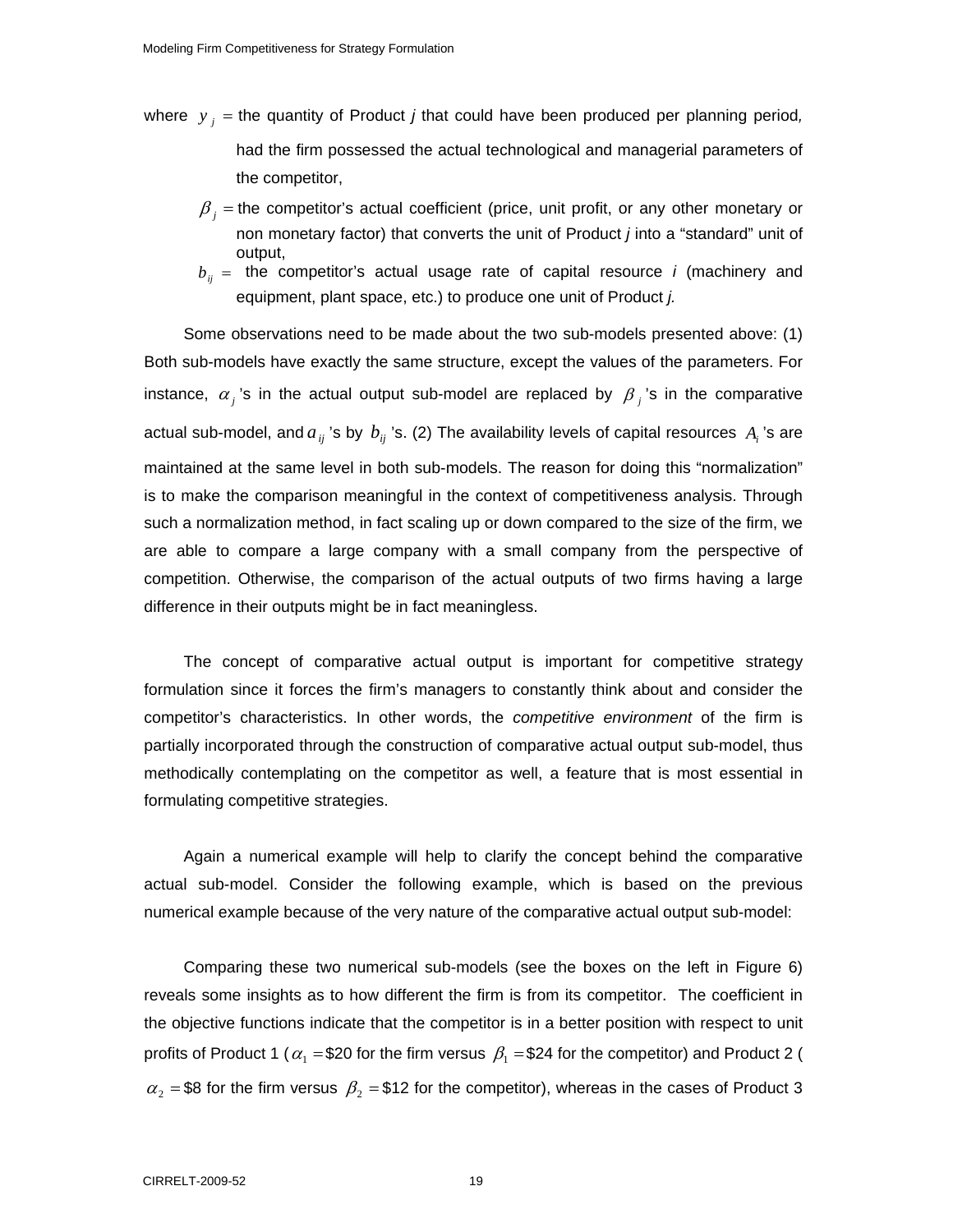and Product 4 both the firm and the competitor are able realize the same unit profits (  $\alpha_3 = \beta_3 =$  \$24 for Product 3 and  $\alpha_4 = \beta_4 =$  \$16 for Product 4.) Similar observations can be made with respect to technological parameters  $a_{ij}$ 's and  $b_{ij}$ 's. For instance, the firm's Department A has a better technology to make Product 2 compared with that of the competitor (because  $a_{12} = 2 > b_{12} = 3$ , implying that the firm has a facility allowing a relatively faster operation) but on the other hand the competitor's facility is better to make Product 1 (because  $a_{11} = 1 > b_{11} = 0.5$ , implying that the firm's technology is less appropriate to make Product 1.) Comparing each pair this way one can reach conclusions as to who is better, technology wise, on a product basis. The overall advantage or disadvantage is given by the ratio **QF**/**QC**, which is called "actual industrial mastery" θ**A**, and its more detailed interpretation will be given soon.

The value of  $\mathbf{Q_C} = $ 288$ , since the optimal solution is  $y_1^o = 0, y_2^o = 0, y_3^o = 8, y_4^o = 6$ . This value will be used to estimate the actual industrial mastery index shortly.

**Potential Output Sub- Model:** It is of great importance to know the maximum output that could have been produced if the currently existing potentiality of the firm were fully, most effectively, and efficiently utilized. This sub-model creates awareness, when compared with actual output, about the extent to which the potentiality is currently being successfully used. This kind of awareness is most useful while making operational and investment decisions. Therefore, making use of the potential output sub-model forces managers to constantly think of their potential resources and capabilities that exist and how they are actually being used, and to what extent.

The potential output of the firm  $V_F$ , in a sense, is the maximum amount that could be produced with the competitive weapons provided by the executive management of the firm and it can be obtained from a model of the form:

#### **Potential Output Sub-Model**

$$
\mathbf{V}_{\mathsf{F}} = \operatorname{Max} \sum_{j} \lambda_{j} u_{j}
$$
  
subject to:  

$$
\sum_{j} c_{ij} u_{j} \leq B_{i}, i = 1, 2, ..., m
$$
  

$$
u_{j} \geq 0, j = 1, 2, ..., n
$$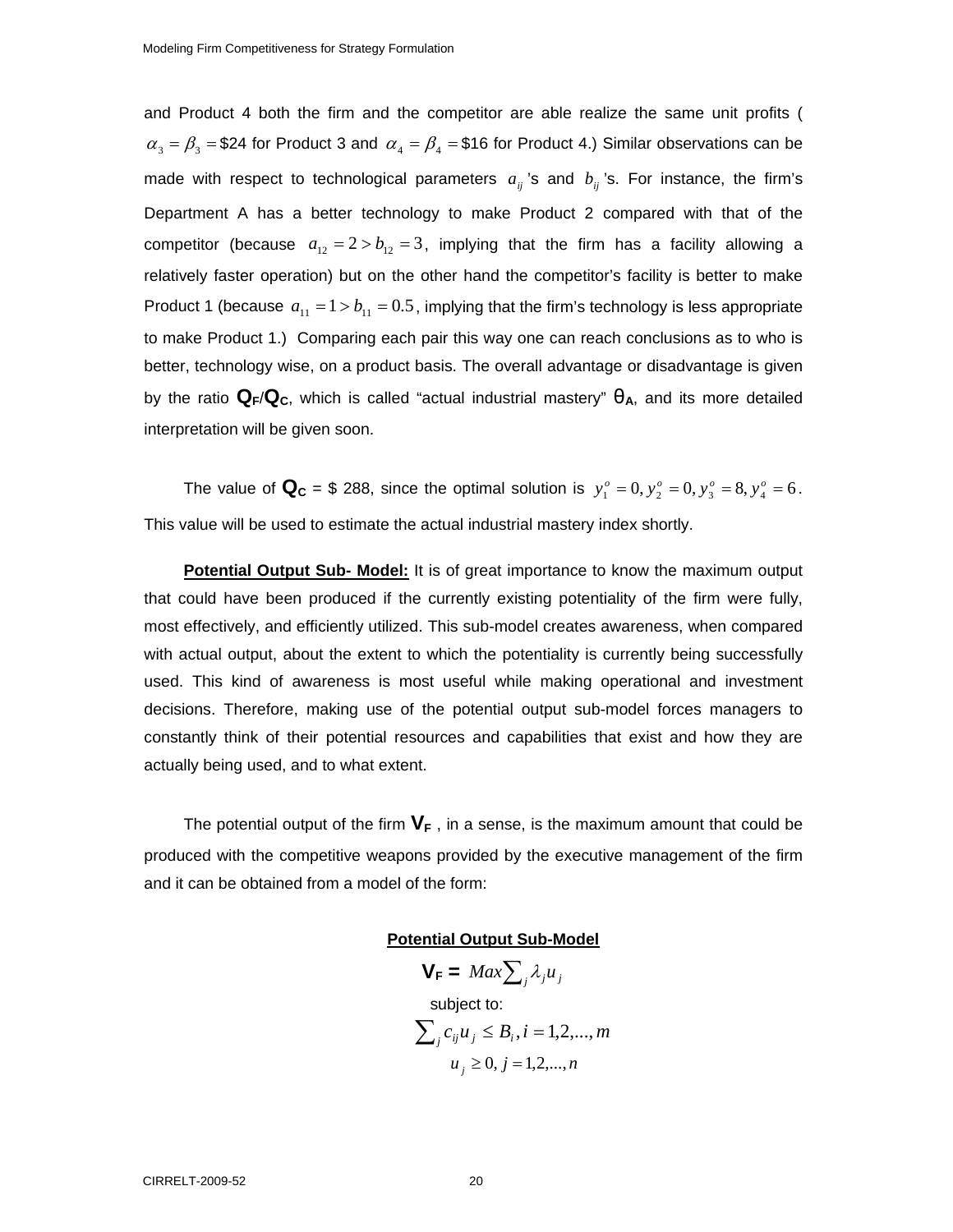- where  $u_j$  = the quantity of Product *j* that could have been produced per planning period, had the firm were capable of fully utilizing its existing potential,
	- $\lambda_i$  = the coefficient that converts the unit of Product *j* into a "standard" unit of output under the existing potentiality conditions,
	- $c_{ij}$  = the best usage rate of capital resource *i* to produce one unit of Product *j*, under the existing potentiality conditions
	- $B<sub>i</sub>$  = the availability level of capital resource *i* under the existing potentiality conditions.

There are three observations to be made with respect to actual output sub-model and potential output sub-model: (1) because the objective functions in both sub-models are expressed as "maximization", the coefficients  $\alpha_j$ 's and  $\lambda_j$ 's must comply with the conditions that  $\alpha_j \leq \lambda_j, \forall j$ , implying potential contributions must be at least at the level of actual contributions, which conform to the concept of potentiality. (2) The technological parameters or capital resource usage rates,  $a_{ij}$  's and  $c_{ij}$  's, on the other hand, must comply with the requirements that  $a_{ij} \ge c_{ij}$ ,  $\forall i, j$ . (3) The availability levels of capital resources  $A_i$ 's and  $B_i$ 's have the relationship  $A_i \leq B_i$ ,  $\forall i$ , due to the assumption that a firm could potentially have more of capital resources.

Again a numerical example will help to clarify the concept behind the potential output sub-model. Consider the example given at the top right corner in Figure 6, which is based on the previous numerical example of the actual output sub-model.

The value of potential output is found to be as  $V_F$  = \$464, since the optimal solution obtained from the numerical sub-model above is  $u_1^o = 4, u_2^o = 0, u_3^o = 0, u_4^o = 24$ .

**Comparative Potential Output Sub-Model:** The comparative potential output is the maximum amount that could have been produced by the firm had it the potentiality of the competitor, that is, the best possible technological and managerial capabilities of the competitor. This sub-model serves the purpose of analyzing what the competitor's executives have achieved in terms of creating competitive weapons against the firm and then anticipating their possible consequences. As in the case of "comparative actual output", this sub-model is also instrumental in creating a systematic awareness about the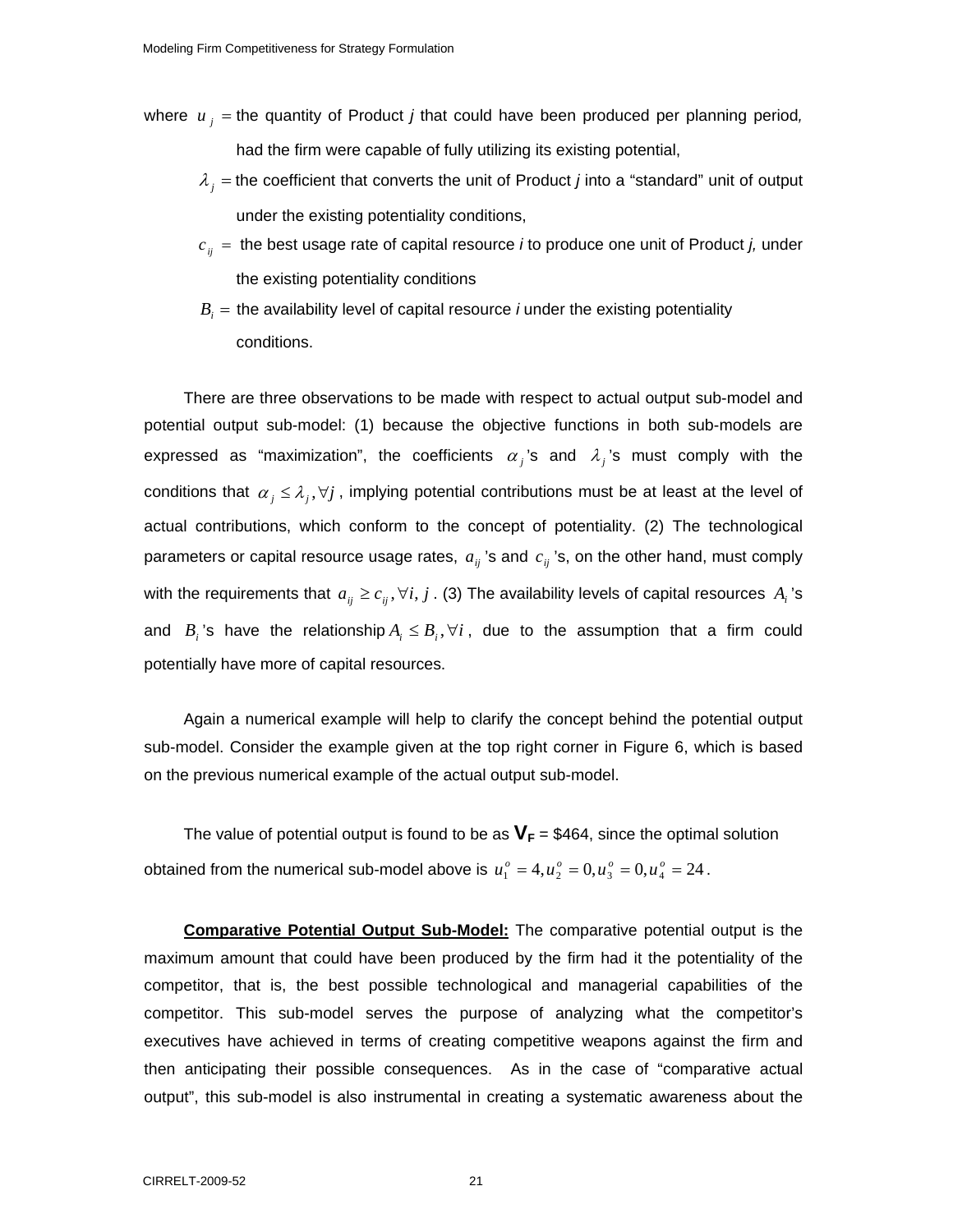potential capabilities of the competitor since it forces the firm's manager to find out how the competitor has prepared itself for competition. The estimate of comparative potential output can be obtained from a model of the form:

#### **Comparative Potential Output Sub-Model:**

 $V_c = Max \sum_i \delta_i v_i$  subject to:  $\sum_{j} d_{ij} v_j \leq B_i, i = 1, 2, ..., m$  $v_i \geq 0, j = 1,2,...,n$ 

- where  $v_j =$  the quantity of Product *j* that could have been produced per planning period, had the firm possessed the potential characteristics of the competitor,
	- $\delta_j$  = the coefficient that converts the unit of Product *j* into a "standard" unit of output under the existing potential characteristics of the competitor,
	- *dij* = the best usage rate of capital resource *i* to produce one unit of Product *j,* under the existing potential characteristics of the competitor,

 Again a numerical example will help to clarify the concept behind the comparative potential output sub-model. Consider the example given in the bottom right corner box in Figure 6, which is based on the previous numerical example of the potential output submodel.

The value of comparative potential output is found to be as  $V_c$  = \$640, since the optimal solution from the numerical sub-model above is.  $v_1^o = 16$ ,  $v_2^o = 0$ ,  $v_3^o = 0$ ,  $v_4^o = 16$ .

**Actual Industrial Mastery Index:** This index is defined as one of the two major components of "actual industrial competitiveness index" and measures the management performance of the firm in all functional areas such as production, marketing, finance, human resources, etc. It indicates where the firm's actual achievement stands in comparison to that of the competitor with respect to the utilizations of the existing capital resources and capabilities, including know-how. This actual industrial mastery index is defined as:

#### **Actual Industrial Mastery Index**

 $\theta_{\text{A}} = \mathbf{Q}_{\text{F}}/\mathbf{Q}_{\text{C}}$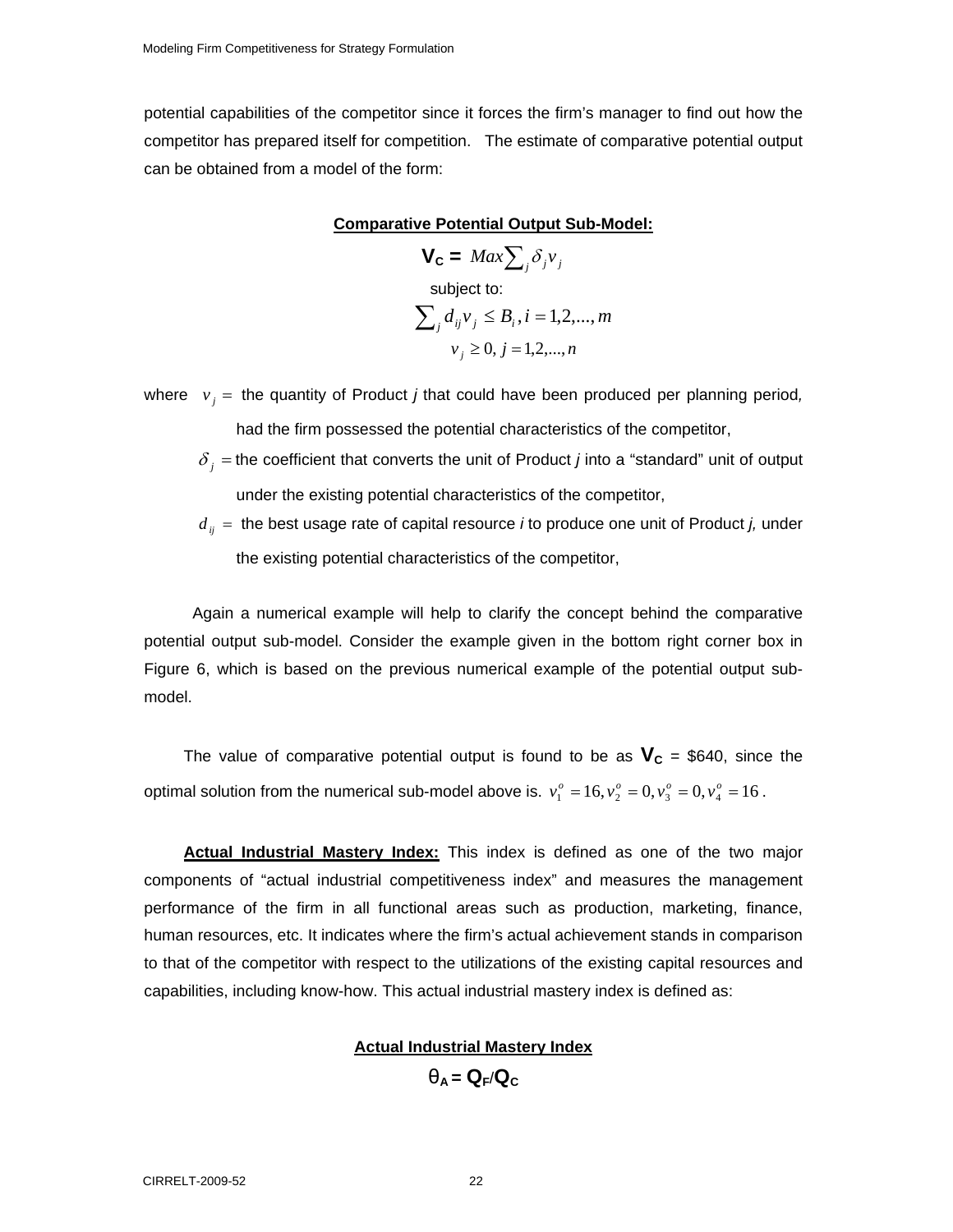where  $\theta_A$  = the actual industrial mastery,  $\mathbf{Q}_F$  = the actual output, and  $\mathbf{Q}_C$ = the comparative actual output. In the case of our numerical example, we have

$$
\theta_{A} = Q_{F}/Q_{C} = 352/288 = 1.22,
$$

a value that indicates the firm's superiority (since it is greater than 1) with respect to actual output because of its relative technological and managerial effectiveness over the competitor against which the comparison is being made.



Figure 6: Comparing Numerical Sub-Models of Output

**Potential Industrial Mastery Index:** This is an index that partially measures the firm's top management performance in providing and deploying assets making the firm potentially competitive against the competitor and it is defined as a major component of the potential competitiveness index. The potential industrial mastery index is defined as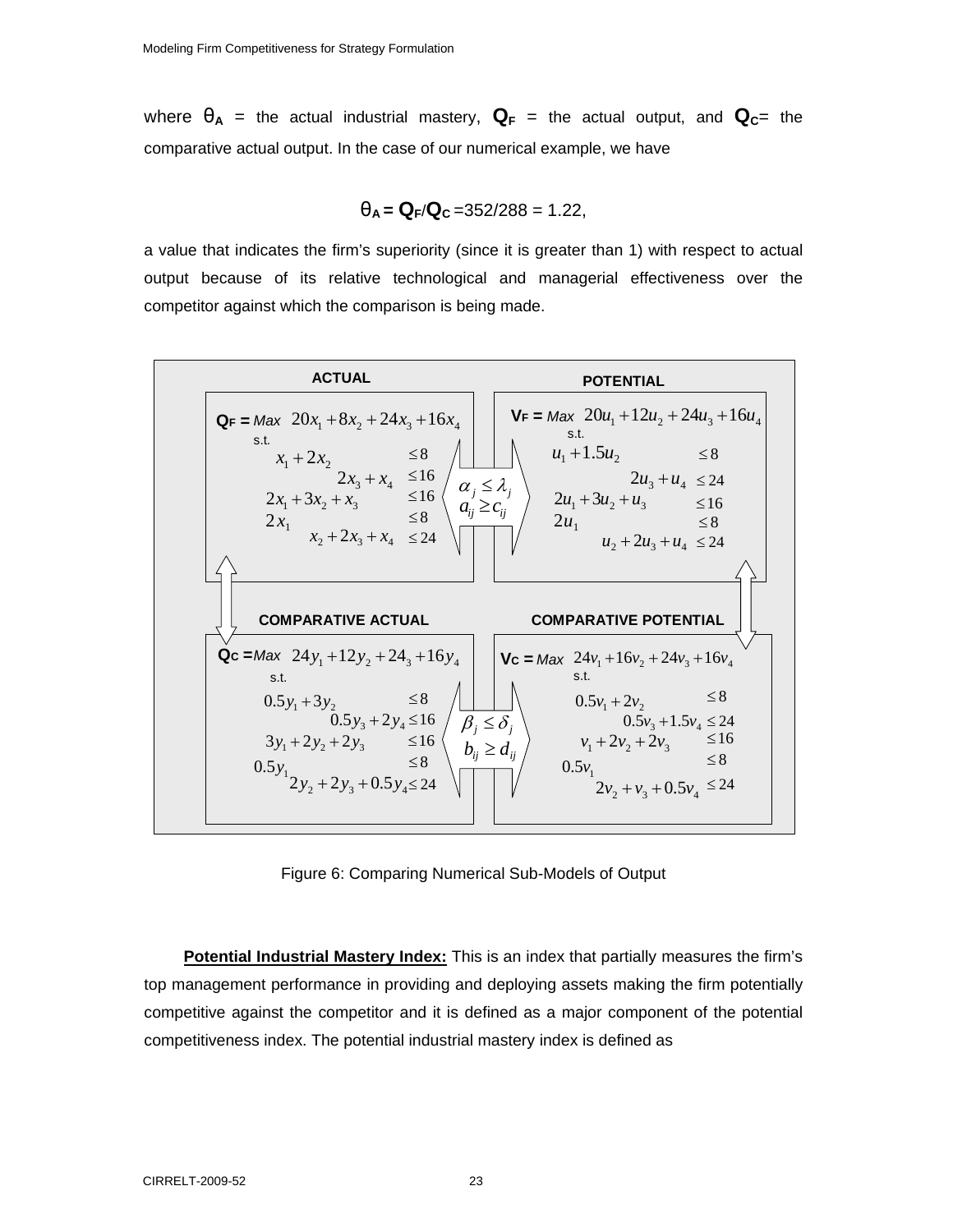#### **Potential Industrial Mastery Index**

$$
\theta_{\rm P} = V_{\rm F} / V_{\rm C}
$$

where  $\theta_{\text{P}}$  = the potential industrial mastery,  $V_{\text{F}}$  = the potential output, and  $V_{\text{C}}$  = the comparative potential output. In the case of our numerical example, we have

$$
\theta_{\rm P} = V_{\rm F} / V_{\rm C} = 464/640 = 0.73
$$

a value that indicates the competitor's superiority with respect to potential output because of its relative technological and managerial effectiveness over the firm. This means that the competitor has really technological and managerial potential to comfortably compete against the firm.

The two indices formulated above,  $\theta_A$  and  $\theta_P$ , are indicators that position the firm vis-á-vis the competitor with respect to actual and potential outputs. The production and distribution systems also need, in addition to capital resources, inputs like raw materials, labor, energy, working capital, etc to function. The costs of these inputs and their usage rates considerably shape, especially in price dominant markets, the competitiveness of the firm. To integrate this feature of competition into the industrial competitiveness model two input-related indices are formulated, called "actual cost superiority" and "potential cost superiority, to match the two types of output sub-models.

**Actual Cost Superiority Index:** This index indicates to what extent the firm has comparative advantage over the competitor with respect to unit costs of input and their usage rates. It embodies two types of comparison. First, it compares the unit costs of inputs. Suppose  $P_{kR}$  and  $P_{kF}$  are the unit costs of input *k* to the competitor and the firm, respectively. The ratio  $P_{kr}$  /  $P_{kF}$  is an indicator of whether the firm has a purchasing cost advantage or not against the competitor in the case of input *k*. And also let  $q_{\scriptscriptstyle kF}$  and  $q_{\scriptscriptstyle kR}$  be the actual usage rates of input *k* by the firm and the competitor, respectively, to produce one unit of output. Again the ratio  $q_{kF}$  /  $q_{kR}$  indicates whether the firm has an input usage rate advantage in the case of input *k*. What we need in fact is a formulation that will reflect both unit costs and usage rates for all inputs. Such a formulation could be of the following form:

$$
\mathbf{T}_{\mathbf{A}} = \sum_{k} \frac{P_{kR}}{P_{kF} \left( q_{kF} / q_{kR} \right)} \omega_{kF}
$$
 (3)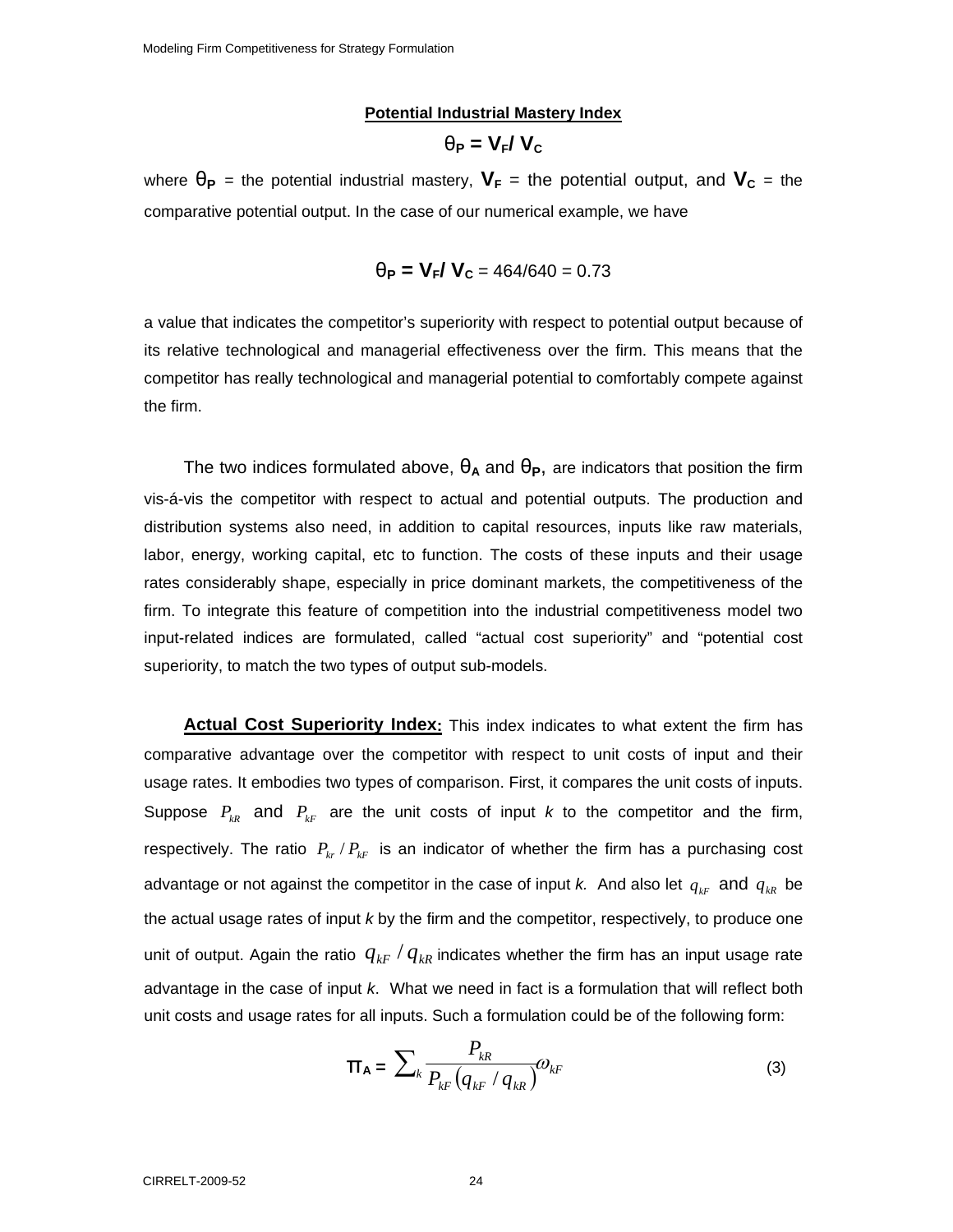where  $\omega_{k}$  is the "importance" factor of input *k* to the firm. Let us define "the unit cost-tocompete" of the firm as  $\sum_{k} P_{kF} q_{kF}$ . If we assume that the "importance" of the input *k* is given by its share in the unit-cost-to-compete; that is,

$$
\varpi_{kF} = \frac{P_{_{kF}} q_{_{kF}}}{\sum\nolimits_k P_{_{kF}} q_{_{kF}}}\,,
$$

then the actual cost superiority formulation in (3) becomes

$$
\mathbf{T}_{\mathbf{A}} = \frac{\sum_{k} P_{kR} q_{kR}}{\sum_{k} P_{kF} q_{kF}}
$$
(4)

which is basically the ratio of the unit-cost-to-compete of the competitor over that of the firm. With this definition of actual cost superiority index, the value of  $\Pi_A$  will vary around 1. Any value of  $\pi$ <sub>A</sub> greater than 1 indicates that the firm is in a better position with respect to input costs and usage rates. Otherwise, the competitor has the input cost advantage.

To continue with our numerical example, let us assume that the cost superiority data are as given in Table 1. Then using the formulation given in (4), we obtain the value of the actual cost superiority for Product 1 as  $\Pi_A = 0.98$ , indicating that the competitor is slightly better than the firm. This is the actual cost superiority for Product 1 only. Since we have three more products to consider, we need to repeat the same procedure for the other three and then combine the values that will represent the overall situation of the firm.

| <b>INPUTS</b> | <b>FIRM</b><br><b>ACTUAL</b> |       | <b>COMPETITOR</b><br><b>ACTUAL</b> |       | <b>FIRM</b><br><b>POTENTIAL</b> |       | <b>COMPETITOR</b><br><b>POTENTIAL</b> |       |
|---------------|------------------------------|-------|------------------------------------|-------|---------------------------------|-------|---------------------------------------|-------|
|               | Unit                         | Usage |                                    | Usage | Unit                            | Usage | Unit                                  | Usage |
|               | Cost                         | Rate  | <b>Unit Cost</b>                   | Rate  | Cost                            | Rate  | Cost                                  | Rate  |
| Labor         | \$20.00                      | 4     | \$25,00                            | 3     | \$20,00                         | 3     | \$25,00                               | 2     |
| Material      | \$10,00                      |       | \$8,00                             | 8     | \$9,50                          | 6     | \$7,75                                | 6     |
| Energy        | \$5,00                       | 2     | \$5,50                             | 3     | \$4,75                          | 2     | \$5,00                                | 3     |
| Logistics     | \$2,00                       |       | \$1,50                             |       | \$2,00                          |       | \$1,50                                |       |
| Marketing     | \$1,00                       |       | \$2.00                             |       | \$1,00                          |       | \$2,00                                |       |

Table 1: Cost Superiority Data for Product 1 – Numerical Example

Let π**Aj** be the actual cost superiority of Product *j* and assume that its relative importance to the firm is given by  $\mathbf{Q}_{Fj}/\mathbf{Q}_F$ , where  $\mathbf{Q}_{Fj}$  is the value added by Product *j* to the total actual output  $\mathbf{Q}_F$ . Then the actual cost superiority is given by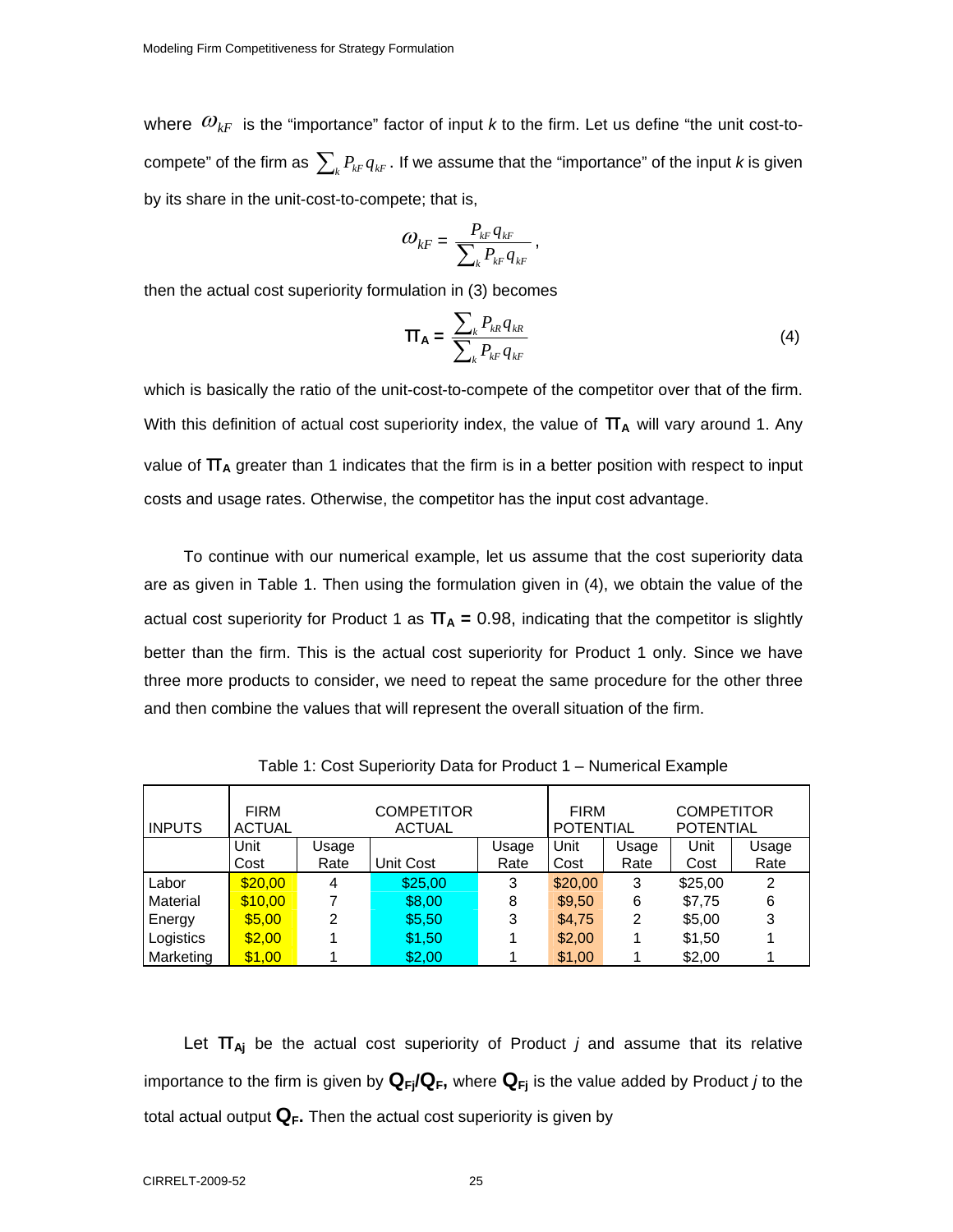$$
\mathbf{T}_{\mathbf{A}} = \sum_{j} \Pi_{A j} \left( Q_{Fj} / Q_{F} \right) \tag{5}
$$

Using the formula in (4) for each of the four products we obtain the values in Table 2. The first value in the last column in Table 2 is the actual cost superiority that is calculated using the formula in (5). Thus,  $\Pi_A = 0.94$ . The interpretation of this value is that the firm is as almost as cost effective as the competitor, but not quite so, because it is less than 1.

|                        | Product 1 | Product 2 | Product 3 | Product 4 | Overall |
|------------------------|-----------|-----------|-----------|-----------|---------|
| <b>Actual Cost</b>     | 0.98      | 0.62      | 0.64      | 0.95      | 0,94    |
| <b>Potential Cost</b>  | 0.89      | 0.69      | 0,86      | 0.89      | 0.89    |
| <b>Actual Share</b>    | 0,23      | 0.05      | 0,00      | 0.73      |         |
| <b>Potential Share</b> | 0.17      | 0,00      | 0,00      | 0,83      |         |

Table 2: Actual and Potential Cost Superiorities for All Products Combined

**Potential Cost Superiority Index:** This index is useful to analyze and estimate the firm's potential advantage against the competitor with respect to input costs and input usage rates. As the name implies, the objective here is to become aware of the potential that exists in the firm compared with that of the competitor. For instance, the firm might be currently paying certain prices for its inputs; but the purchasing effectiveness could have been perhaps improved by developing better working partnerships with the suppliers, such as through possible quantity discounts, advanced planning for procurements, etc.

Let  $P_{kR}^*$  and  $P_{kF}^*$  be the potential unit cost of input *k* to the competitor and the firm, respectively. Like in the case of the actual cost superiority, the ratio  $P_{kR}^* / P_{kF}^*$  indicates the degree of unit cost advantage the firm potentially has. Also let  $q_{kF}^*$  and  $q_{kR}^*$  be the potential usage rates of input *k* by the firm and the competitor, respectively, to produce one unit of output. Again, the ratio  $q_{\scriptscriptstyle kF}^*$  /  $q_{\scriptscriptstyle kR}^*$  indicates whether the firm has potentially an input usage rate advantage or not in the case of input *k*. What we need now is a formulation that will reflect both unit costs and usage rates for all inputs and such a formulation could be:

$$
\Pi_{\mathbf{P}} = \frac{\sum_{k} P_{kR}^* q_{kR}^*}{\sum_{k} P_{kF}^* q_{kF}^*}
$$
(6)

which is equivalent to the formulation in (4), but for the potential cost superiority this time.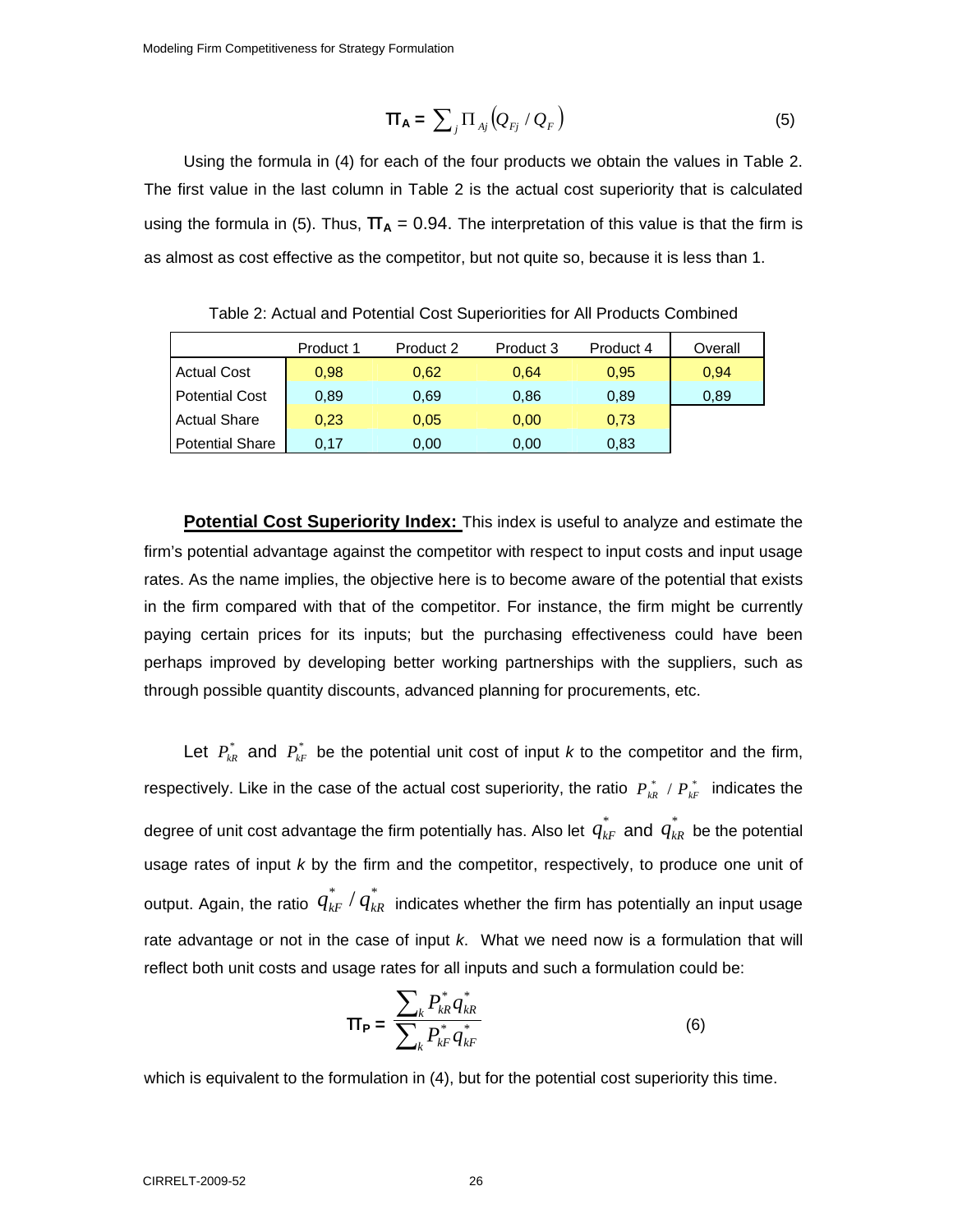Returning to our numerical example again, using the formula in (6) for each product we obtain the values in the second row in Table 2. The second value in the last column in Table 2 is the potential cost superiority, which is,  $\Pi_P = 0.89$ . The interpretation of this value is that the firm is potentially less cost effective because it is smaller than both 1 and the actual cost superiority  $\Pi_A = 0.94$ .

With all these formulations, sub-models, and background, we are now ready to give the formulas for both actual and potential competitiveness levels as:

**Actual Competitiveness:** The actual competitiveness level of the firm against its competitor is given by

$$
La = \theta_A \pi_A \qquad (1)
$$

Referring to our numerical example, the actual competitiveness of the firm is

$$
La = \theta_A \, \pi_A = (1.22)(0.94) = 1.15.
$$

This value of **LA** = 1.15 indicates that the firm is actually able to compete, because it is greater than 1. But this is not a very comfortable position to be in since the value of **LA** is not sufficiently greater than 1. This piece of information alone is not sufficient to formulate competitive strategies, for we need also information about our potential competitiveness to understand better the situation we are in.

**Potential Competitiveness Levels:** The potential competitiveness of the firm against its competitor is given by

$$
L_P = \theta_P \; \Pi_P \qquad (2)
$$

In the case of our numerical example, the potential competitiveness of the firm is

$$
L_P = \theta_P \; \Pi_P = (0.73)(0.89) = 0.65.
$$

This value of  $L_P = 0.65$  is hardly encouraging since it indicates that the firm is potentially in a very weak position, because it is considerably below 1. In other words, when the potential performances are considered, the competitor is in a much better position, meaning that the competitor has provided advantageous competitive weapons in terms of technological parameters compared with the firm. The firm is not expected to be able to compete in the long run!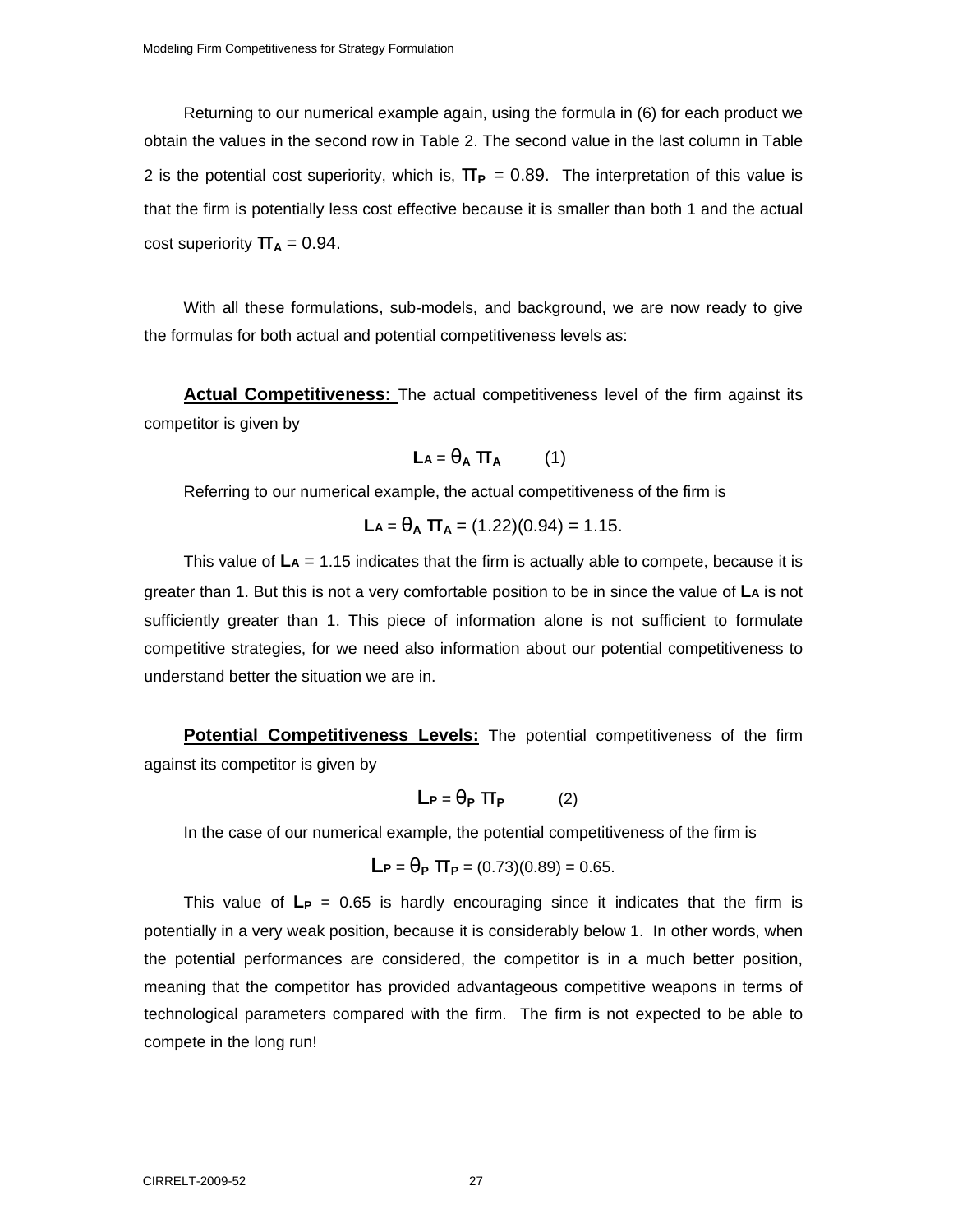It is interesting to observe that the actual competiveness level is in fact higher than the potential competitiveness level, because  $\mathbf{L} = 1.15 > \mathbf{L}_P = 0.65$ , indicating that the firm is in strategic State 4 shown in Figure 5: Poor Potential – Good Management. Although the firm is not well equipped to compete potentially, but somehow it is actually able to do so. This situation implies that the firm has a very good management team and/or the competitor currently has problems activating their resources and capabilities to their advantage. Strategic implication of this state is that the firm needs to make investments to increase its potential to a level higher than 1. But in which areas? This will be discussed in the next section, since the measures to be taken will depend very much on the details of the industrial competitiveness model that will be put in use.



Figure 7: The Industrial Competitiveness Model – ICM

First, however, we would like to make some comments on the process of modeling firm competitiveness and the Industrial Competitiveness Model, and ICM henceforth. Comparing Figure 4 (Conceptual Model) and Figure 7 (Formal Model - ICM) reveals that: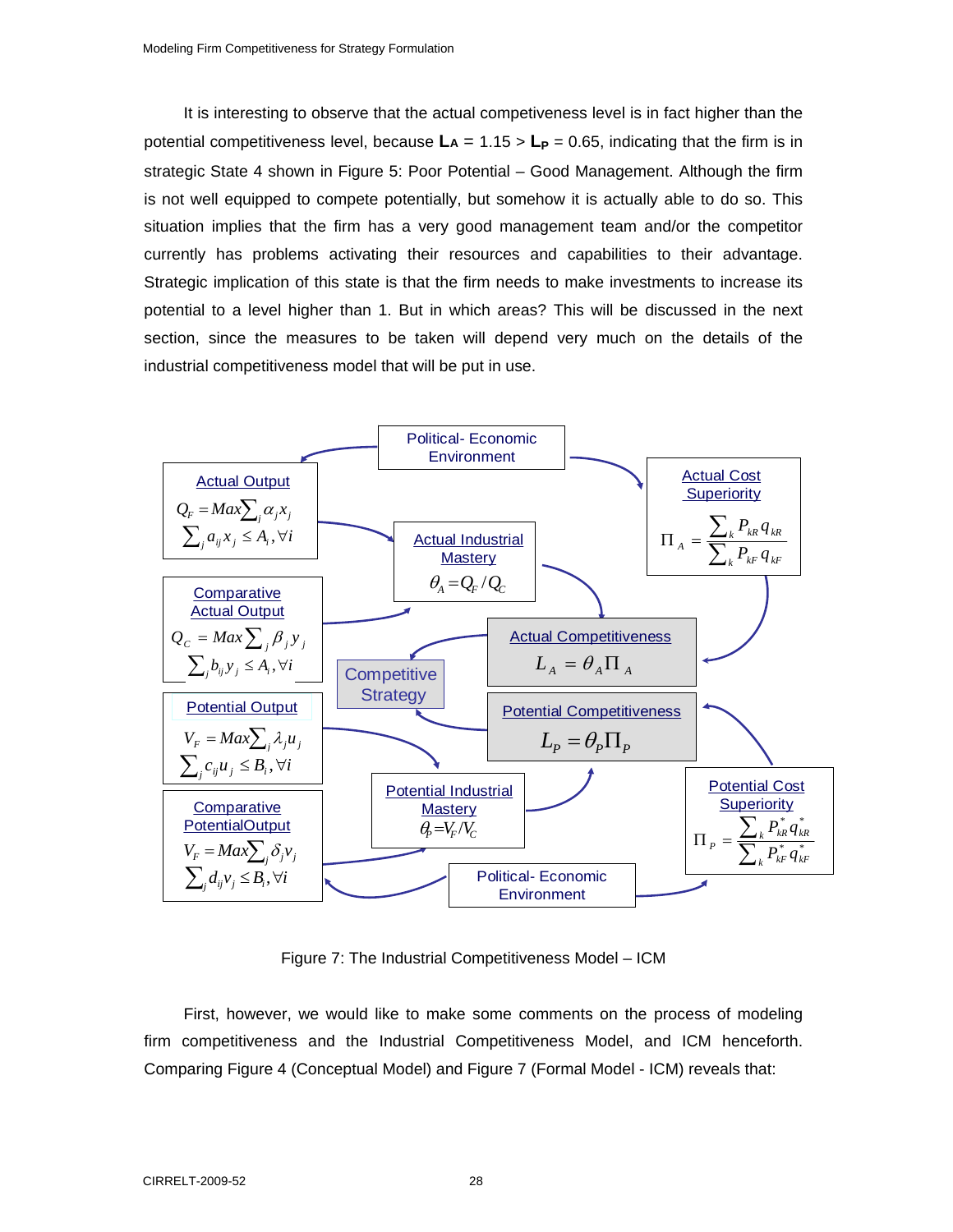- Both the formal model and the conceptual model have exactly the same causal structure, implying in fact a perfect matching between the two. They have the same factors/variables and the way the factors/variables are related to one another remains unchanged in both.
- The formal model ICM consists of four sub-models and six indices that are related to one another according to the conceptual model. All sub-models are optimization mathematical models and all indices are formulations.
- The formal model ICM with its two types of competitiveness leads to formulation of competitive strategy according to the nature of the difference between actual and potential competitiveness. This is realized through identifying the strategic state in which the firm finds itself and then formulates the strategy accordingly, as we discussed previously.



Figure 8: Dynamics of Feedback System for Competitive Strategy Formulation

• Competitive strategies formulated according to the strategic states lead to introducing measures to improve either actual competitiveness or potential competitiveness, or both. This process, as can be seen in Figure 8, is to be repeated in a manner that forms a dynamic feedback system.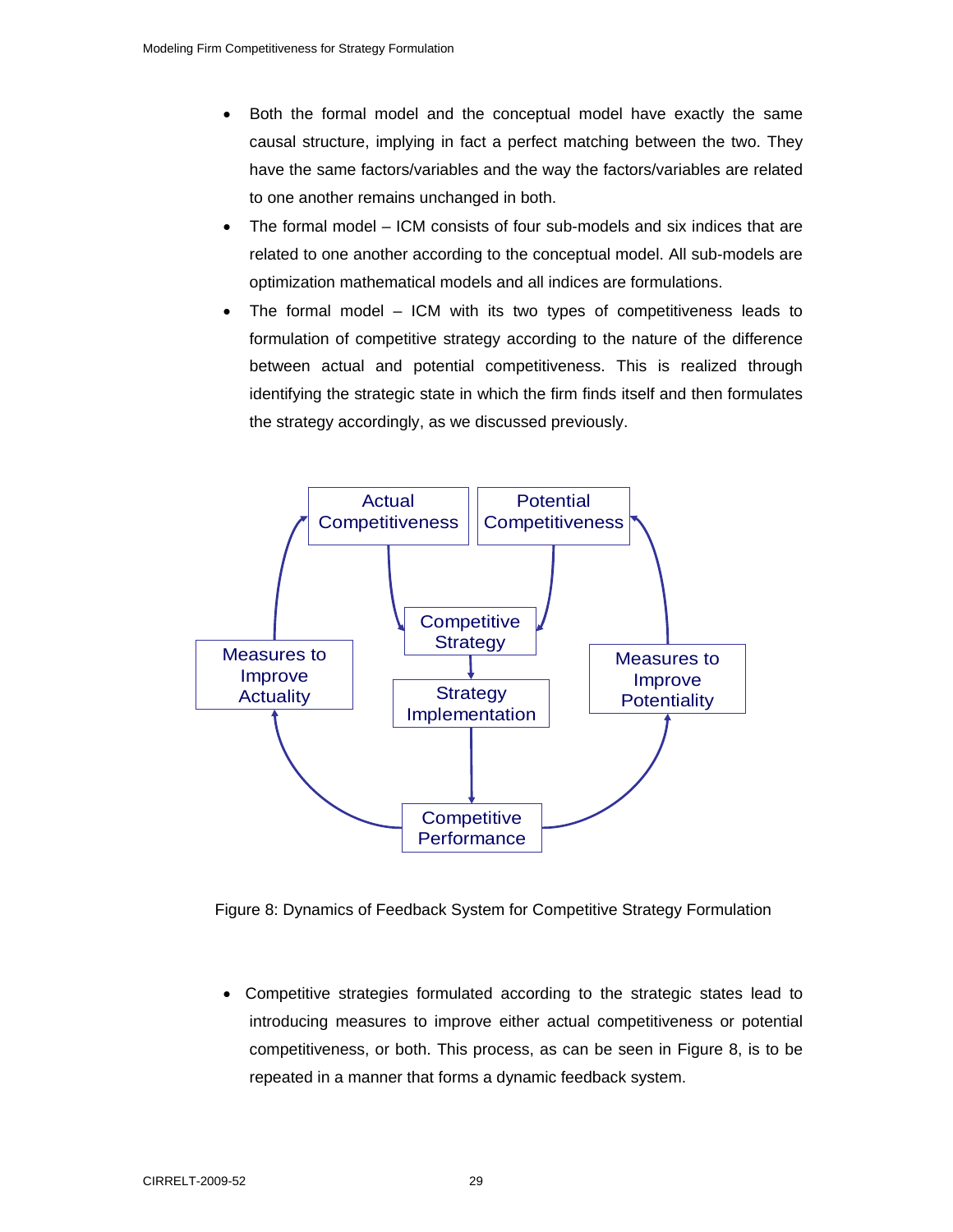- The formal model ICM implies that there are many parameters that need to be estimated. These model parameters can be divided into two groups: (1) those that are related to the firm  $(\alpha_j)$ 's,  $a_{ij}$ 's,  $\lambda_j$ 's,  $c_{ij}$ 's,  $P_{kF}$ 's,  $P_{kF}$ 's,  $q_{kF}$ 's and  $q_{\kappa}^{*}$  's) and (2) those that are related to the competitor ( $\beta_i$ 's,  $b_{ij}$ 's,  $\delta_j$ 's,  $d_{ij}$ 's,  $P_{kR}$ 's,  $P_{kR}^*$ 's,  $q_{kR}$ 's and  $q_{kR}^*$ 's.) The estimating these parameters alone can generate a lot of information about the firm and the competitor and can be even more useful when they are put into use through the formal model.
- The ICM explained above gives the competitiveness of a firm against a chosen competitor in a given market of interest. Of course, a firm might have more than one competitor in a market and be active in more than one market. In such cases, we repeatedly use the ICM, as many competitors as we need to survey, to analyze the competitiveness of our firm. The way this analysis is made is explained in the next section.

## 4. ICM AND SOME STRATEGIC DECISION AREAS

We shall present two set of strategic decision areas where the ICM is an instrument. The first group includes those that have already been used in practice, and the second group refers to those that can be of potential use.

#### **Real Life Applications of The Industrial Competitiveness Model**

**SWOT Analysis:** The SWOT (Strengths, Weaknesses, Opportunities, and Threats) Analysis as a conceptual framework plays an important role in strategy formulation. Although different tools are employed for SWOT Analysis (Porter 1991), the basic objective is to identify the comparative advantages and disadvantages of a firm against its current and potential competitors. From this perspective, the ICM is a most natural tool for analyzing the competitive position of a firm because:

- The ICM provides information as to where the firm stands against its rivals in term of competitiveness levels; actual and potential,
- The ICM points out the comparative advantages and disadvantages with respect to technological parameters, input costs and usage rates, managerial proficiency and effectiveness,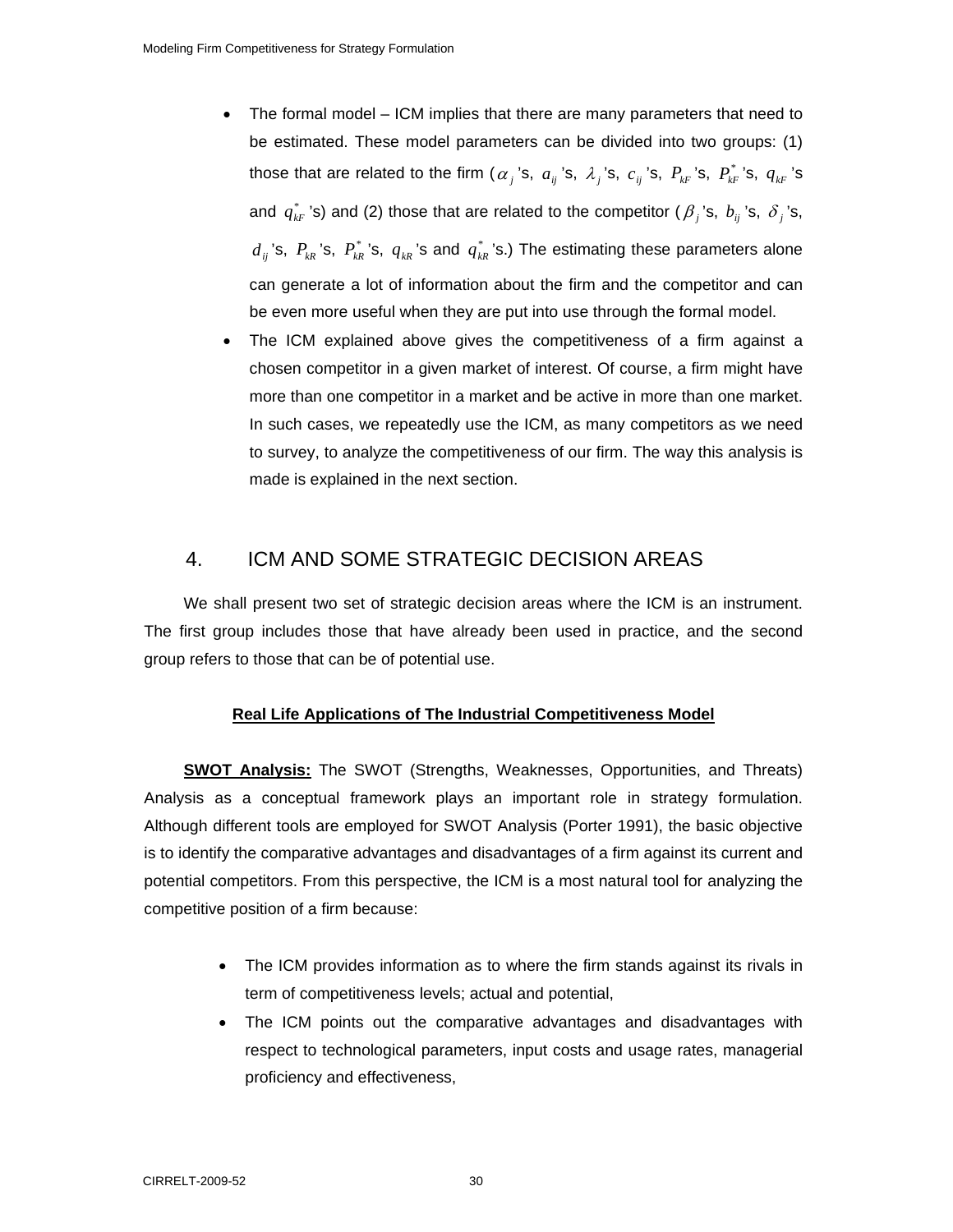• The ICM, moreover, guides strategic decisions as a function of the identified eight strategic states (Figure 5) in which a firm might find itself.

There are two real life applications of the ICM from the perspective of SWOT Analysis: (1) Pragmatic Application – using a simplified version of the ICM, and (2) Full Application – using complete version of the ICM. The pragmatic application was done for the Industrial Development Bank of Turkey in the case of 30 local firms in three industries; textiles, food processing, and glass manufacturing. The results of this pragmatic application are reported in Oral and Ozkan (1986). The full application of the ICM, on the hand, was executed in two divisions of The Turkish Glass Works, Inc. Some details of this full application can be found in Oral (1993).

**Competitive Strategic Decision Support System:** Business intelligence is an important issue for competitive strategy formulation, for it shapes the perception of managers regarding the forces and characteristics of rivalry in their environment in relation to their firm. It becomes even more crucial and essential in the case of competitive strategy formulation because managers need to know about their competitors and market conditions in order to make sound and effective decisions. For this purpose they need to have a system or framework for business intelligence gathering and processing activities. We may call such a system Competitive Strategic Decision Support System (CSDSS). A CSDDS, therefore, should support managers to collect and process business intelligence data, and also should include a model basis to guide them in decision making.

The ICM has these features to design a CSDSS and it has been used for this purpose in practice. The study done for the Turkish Glass Works, Inc. to design and implement a CSDDS was based on the ICM. Figure 9 depicts the general features of the CSDDS built.

 As can be observed from Figure 9, there are three parts of the developed SCDSS structure: (1) competitiveness data base, (2) competitiveness model base, and (3) dialogue management system. Competitiveness data base is for collecting, storing, and processing data basically required by the ICM. Competitiveness model base includes all the submodels and indices of the ICM, plus some forecasting models to estimate the future values of the ICM parameters (See Oral, 1985). Dialogue management system established the functionality links between model base, data base, and mental models of managers through "scenario formulation" capability, thus allowing the users to analyze the consequences of different assumptions and/or measures on the competitiveness level of the firm.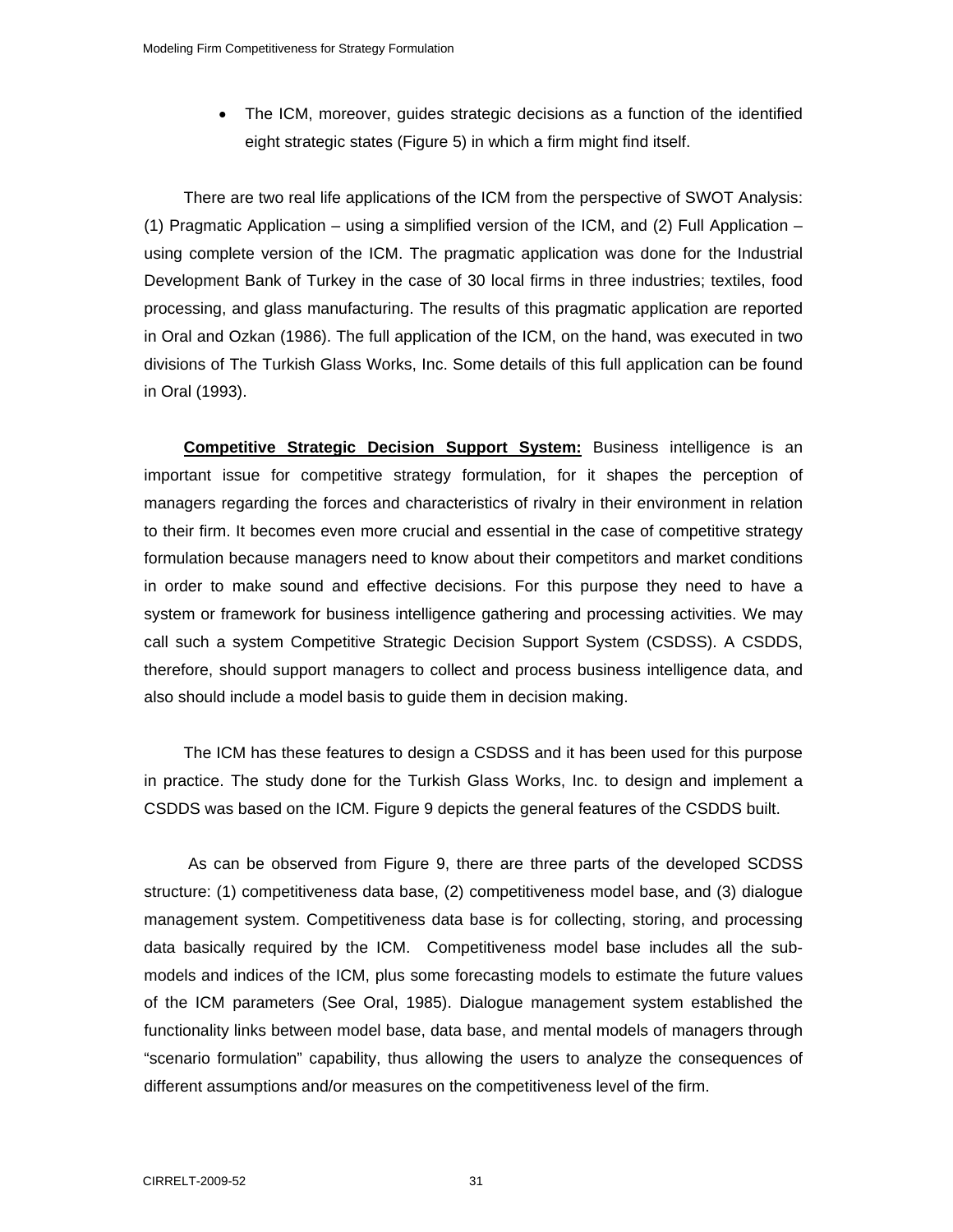One important question about the usability of the ICM is that whether it is possible to obtain the data and information required for competitive strategy formulation. The data requirements of the ICM are rather demanding, especially data about the competitors, but not impossible to obtain them. In the case of the Turkish Glass Works, Inc., the sources of information included the annual reports of competitors, industry studies conducted by



Figure 9: The Architecture of CSDSS

consulting firms, reports and statistics published by industry associations (European Glass Manufacturers Association), proceedings of industry conferences, government publications, publications of the Chambers of Commerce and Chamber of Industry, companies supplying machinery and equipment, companies supplying technical know-how, major suppliers and customers, reports and statistics published by international organization, and visits made or received by the company people. The reader is referred to Oral (1987) for the details of the competitive intelligence sources and how the responsibilities are shared by different departments and functions at the Turkish Glass Works, Inc.

The two areas discussed above are only just two examples of several applications of the ICM in practice. The other areas of its real-life application include cost-reduction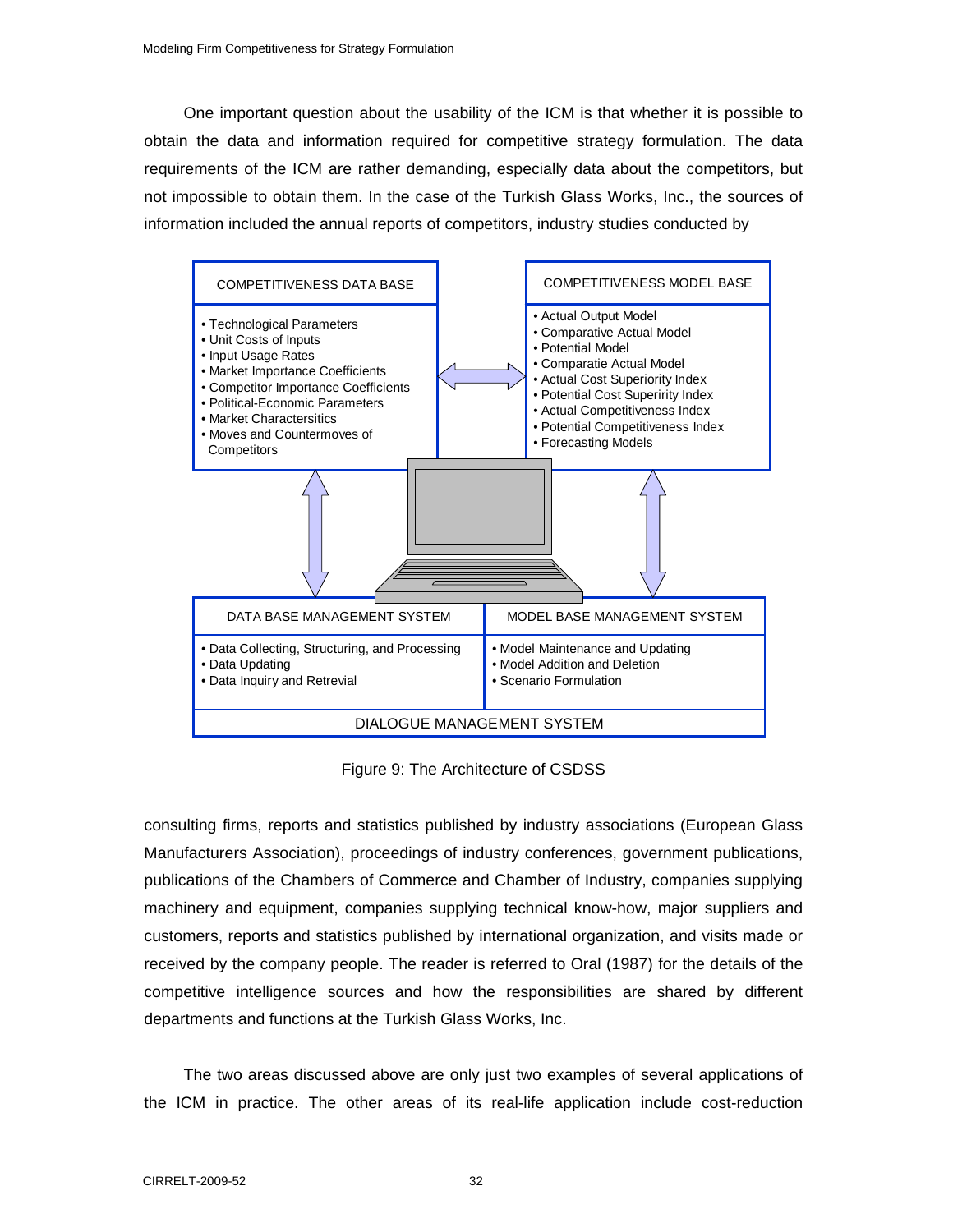management through cost superiority indices, technological investments through actual and potential output sub-models, and strategic planning through the difference between actual and potential competitiveness levels. Now we shall return to the other potential uses of the ICM and again we shall give only two areas of possible applications: marketing and technology selection.

#### **Some Potential Uses of The Industrial Competitiveness Model**

**Estimation of Likely Market Shares:** If we assume that the market share of a firm is a function of its competitiveness level, then one must be able to estimate the likely market share of the firm using the industrial competitiveness model. Let us define  $L_{PR}$  as the *potential* competitiveness level of the firm against Competitor *R (R=1,2,3,,…,N)* in the market of interest to the firm. Then the likely market share  $M_{s}^{*}$  of Competitor *S* can be estimated from

$$
M_{S}^{*} = \frac{L_{PR}^{-1}}{1 + \sum_{R} L_{PR}^{-1}}
$$
 (7)

Note that here the competitiveness level of the firm against itself is equal to 1, thus the value 1 in the denominator of the expression in (7). Let us assume that we have used the industrial competitiveness model to estimate the potential competitiveness of our firm against Competitor 1, 2, 3, 4, and 5 and found the following results:  $L_{p_1} = 1.22$ ,  $L_{p_2} = 1.51$ ,  $L_{p_3} = 0.72$ ,  $L_{p_4} = 0.93$ ,  $L_{p_5} = 1.01$ , and  $L_{p_F} = 1.00$  (the firm against itself). The most competitive competitor is Competitor 2, because the firm has the lowest competitiveness value against that competitor. Therefore, Competitor 2, being the strongest in the market, should expect to have the highest market share. Using the formula in (7) we obtain the likely market shares of the companies in the market as follows:  $M_1^* = 0.19$ ,  $M_2^* = 0.24$ ,  $M_3^* = 0.11$ ,  $M_4^* = 0.15$ , and  $M_5^* = 0.16$ , and  $M_F^* = 0.16$  or 19%, 24%, 11%, 15%, 16% and 16%, respectively. Indeed, Competitor 2 has the highest likely market share; that is, 24%.

The likely market share estimates are useful for at least two purposes: (1) they can be used as market share targets for the companies in the market, and (2) they can serve as performance indicators when compared with the actual markets shares. Suppose that the likely market share of the firm is  $M_F^*$ , then the market share objective of the firm could be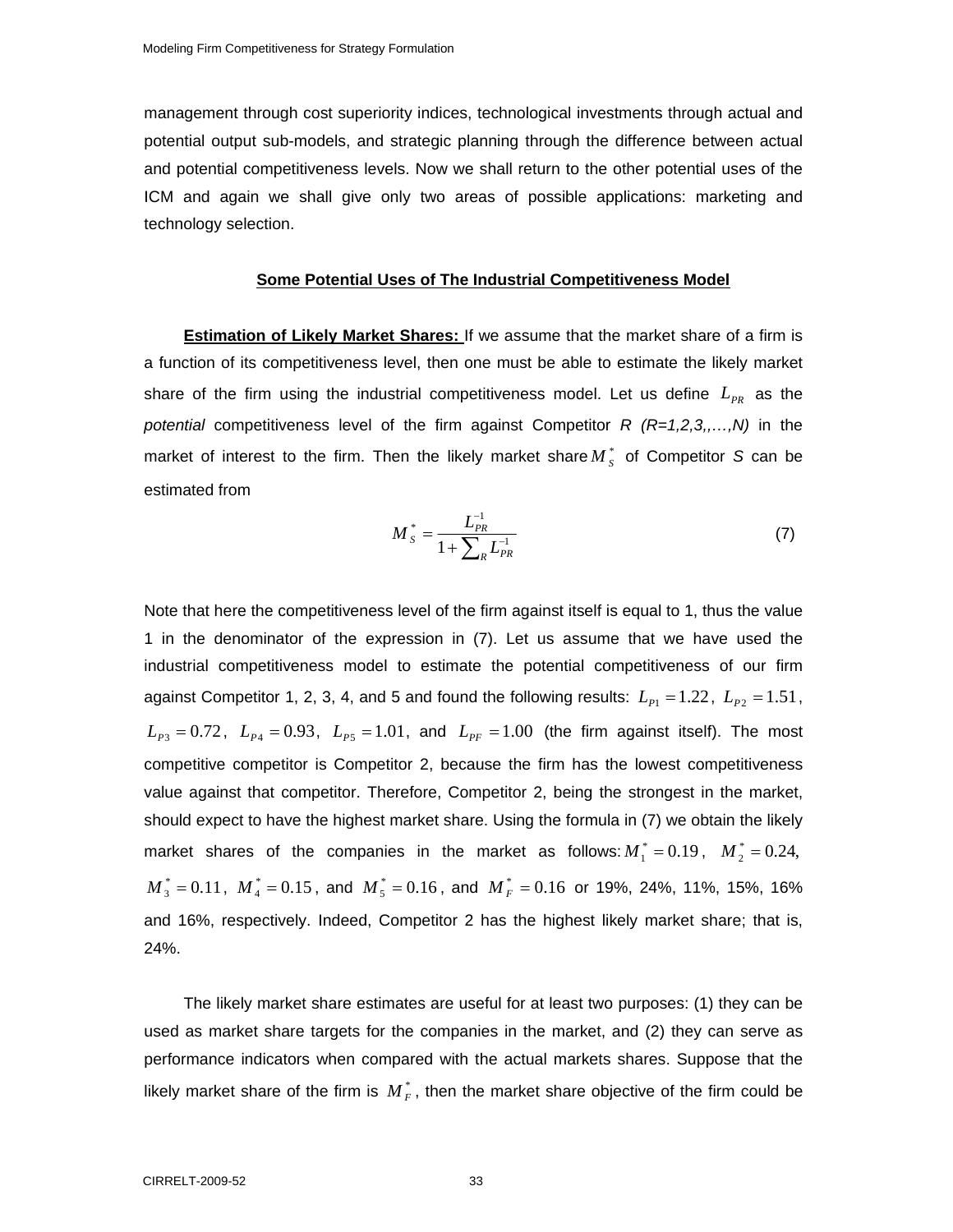set to be at least  $M_F^*$ . Let  $M_F$  be the actual market share. Then the ratio  $M_E = M_F/M_F^*$ indicates the competitive/marketing effectiveness of the firm. The value  $M_E > 1$  suggests that the firm is doing better than what is expected from it; otherwise the firm is below the level it is supposed to be in terms of competitive/marketing effectiveness.

**Marketing Strategy: Market - Oriented versus Competitor - Oriented Analysis:** A firm is usually active in more than one market against more than one competitor in markets. In such cases we need to expand the use of the industrial competitiveness model. We can perform three types of competitiveness analysis: (1) Market-oriented, (2) competitor-

oriented, and (3) global – both market and competitor-oriented. Market-oriented analysis requires a repeated use of the ICM for each competitor in

each market. Suppose this is done and let L<sub>MC</sub> be the competitiveness level (be actual or potential) of the firm against Competitor C in Market M. To see the competitiveness of the firm in Market M, for instance, one can define

## $L_M = \sum \sigma_c$  L<sub>MC</sub>

as the competitive position of the firm when all competitors are considered in Market M, where **σ**<sub>c</sub> is the "importance" of Competitor C. Finding all **L**<sub>M</sub>'s permits to rank the markets according to the firm's competitiveness levels in these market, which is an essential piece of information for marketing strategy.

Competitor-oriented strategy, on the other hand, is most useful if the firm is facing the same competitor or competitors in all or almost in all markets. In this case, we define

## $L_c = \sum \mu_M L_{MC}$

as the competitiveness level of the firm against Competitor C in all markets considered, where **μ<sub>M</sub>** is the importance of Market M to the firm. Again, after estimating all **L**<sub>c</sub>s, we can rank the competitors according to the competitiveness levels of the firm and devise marketing strategies accordingly.

Performing both market-oriented and competitor-oriented analysis is necessary to position the firm against all competitors in all markets, thus giving a global or general picture of the firm's competitiveness.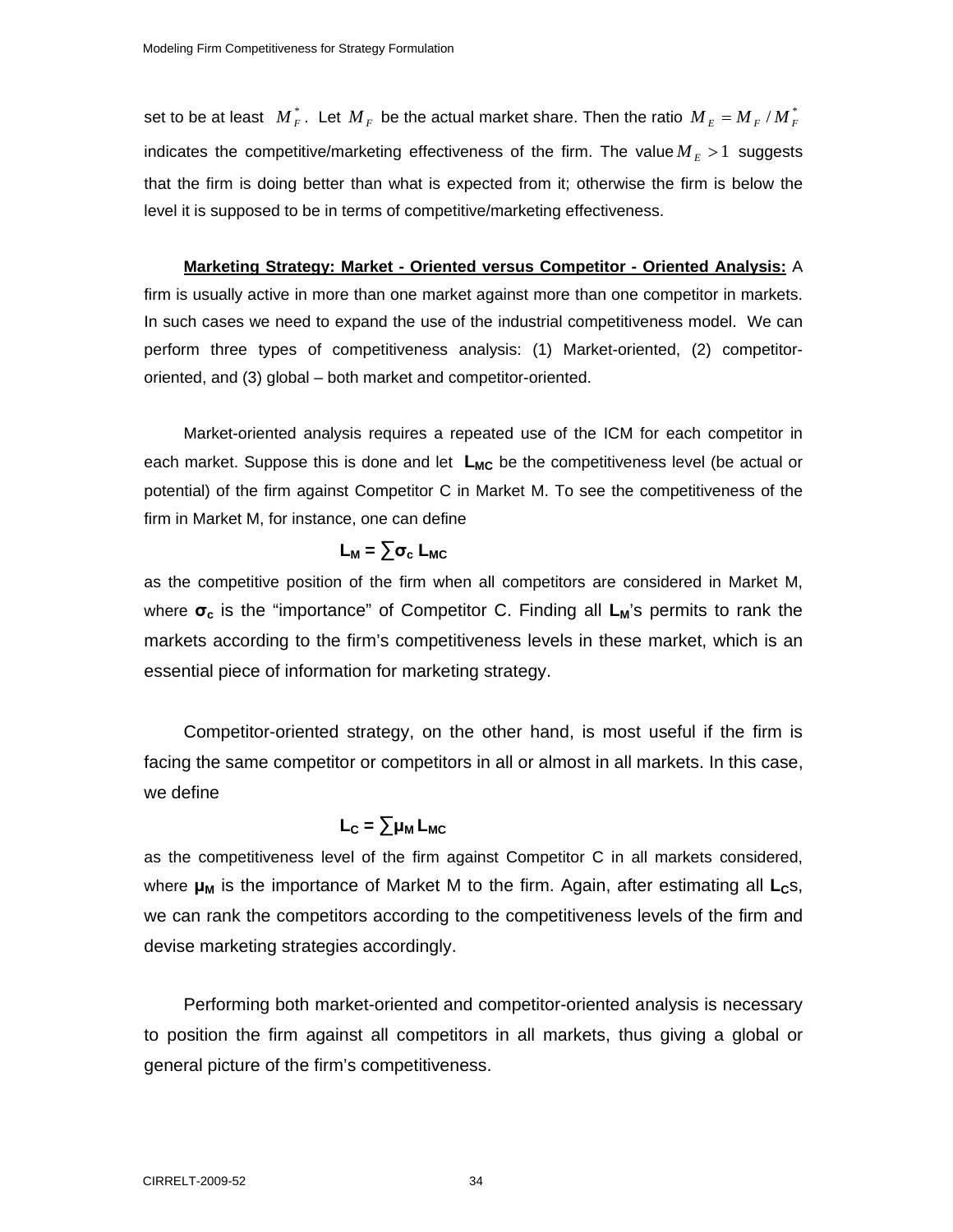**Technology Selection:** Technology selection is a strategic issue and covers more than one planning period. The ICM has been discussed for single period only. For strategic decisions, however, the ICM needs to be used for several periods to see how the firm's competitiveness behaves in the long run. Suppose that we have opted for global competitiveness analysis in the sense we discussed above and we would like to estimate the impact of certain technology alternatives on the firm's competitiveness level. Any technology alternative will make changes in the values of  $\lambda_i$ 's,  $c_{ij}$ 's, and  $q_{kF}^*$ 's first and

## then in  $\mathbf{L}_P = \theta_P \, \Pi_P$ .

Here we need to introduce a "time" dimension to our formulations and adjust the notations accordingly. Let  $L_{\psi}(t)$  be the potential competitiveness level of the firm at time *t* if Technology  $\psi$  is selected,  $\psi = 1, 2, 3, ..., \Psi$ . Then we can estimate the "Net Present" Competitiveness" of the firm due to Technology  $\psi$  from

$$
L_{\psi} = \int_{0}^{T} L_{\psi}(t) e^{-rt} dt
$$
 (8)

where *r* is an appropriate discount rate. Using the expression in (8), we can estimate the "Net Present Competitiveness" of each technology alternative and select the one that gives the maximum value. The use of (8) however requires the forecasts for  $\lambda_j$ 's,  $c_{ij}$ 's, and  $q_{\scriptscriptstyle kF}^*$ 's in the sub-models and indices. This feature of (8) in fact provides a good framework for the firm as to which kinds of forecast are needed for competitive strategy formulation. The reader is referred to Oral (1985) for some details of the way the ICM can be used for forecasting competitiveness.

The other potential uses of the ICM could be the areas of R&D planning through actual output sub-model and actual cost superiority index, performance management through the two indices of mastery (actual versus potential) and the two indices of competitiveness (actual versus potential).

#### 5. CONCLUDING REMARKS

This paper is, in a sense, an allegorical writing based on the articles of Oral (1985, 1986, 1987, 1993) and his colleagues (Oral and Ozkan, 1986; Oral and Reisman, 1988, Oral and Dominique, 1989.) Yet, there are so many issues that are still left untouched due to the space limitation normally enforced in an academic article of this kind. One area of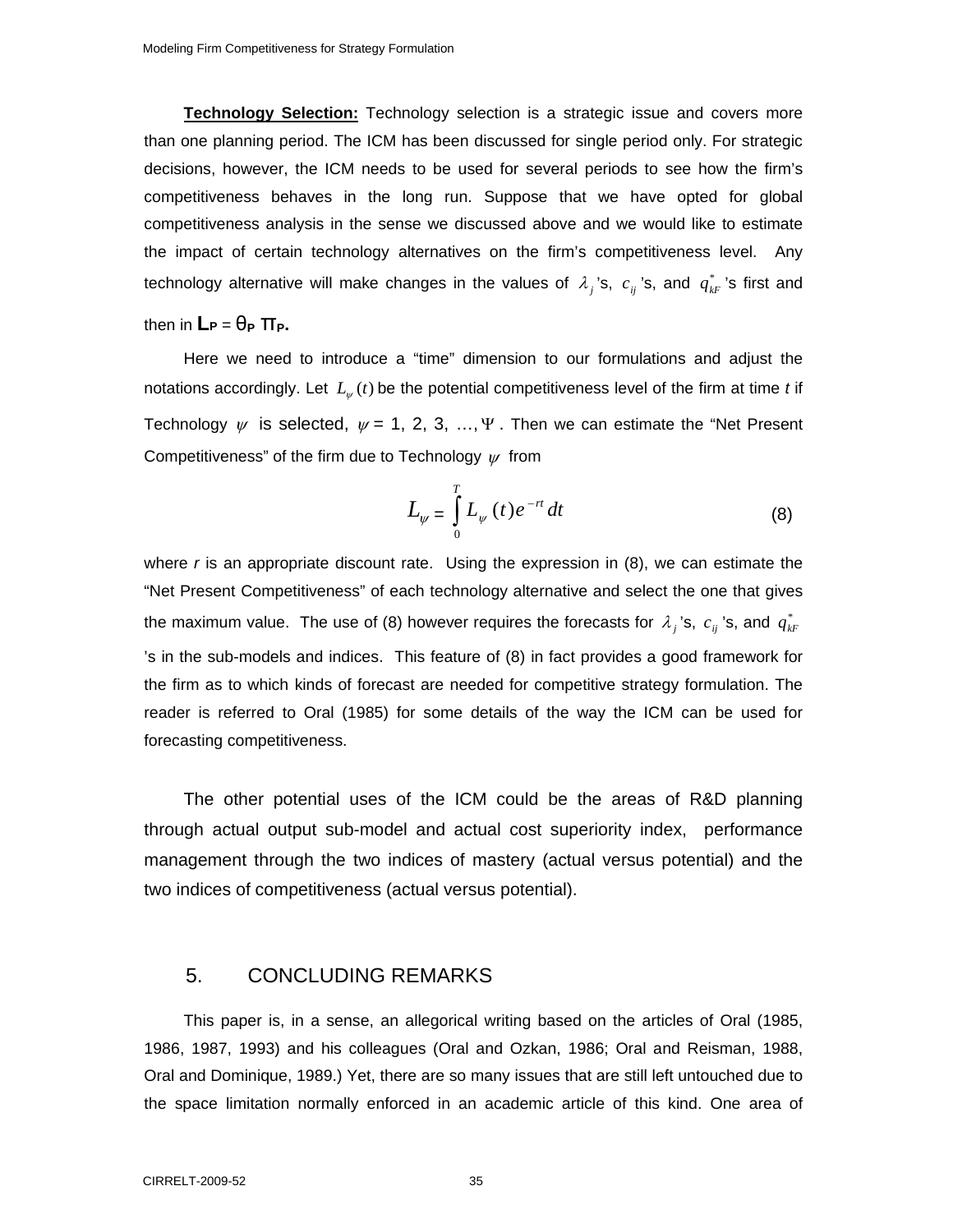particular interest is that how frameworks and models become complementary to one another for a better understanding of firm competition. For instance, the frameworks suggested by Porter (1980 and1985); namely, the five-force competitive analysis and value chain framework, are useful tools for positioning a firm in its competitive environment vis-ávis others. The frameworks suggested in the literature could have been even more useful and operational tools if there were formal models based directly on these frameworks. Or, alternatively, it might be interesting to show how well the known frameworks are reflected in some formal models.

### REFERENCES

- Beer, S., *Brain of the Firm*, John-Wiley & Sons, Second Edition, Paperback Edition, Chister, UK. 1994.
- Cournot, A, *Mathematical Principles of the Theory of Wealth,* Published by Augustus M. Kelly , 1838 (Reprinted in 1971).
- Karnani, A., , "Equilibrium Market Share: A Measure of Competitive Strength," *Strategic Management Journal,* Vol. 3, 1982, pp. 43-51.
- Karnani, A., "Generic Competitive Strategies: An Analytical Approach," *Strategic Management Journal,* Vol. 5, 1984, pp. 367-380.
- Landry, M., J-L. Malouin, M. Oral, "Model Validation in Operations Research," *European Journal of Operational Research*, Vol. 14, 1983, pp. 207-220 (Invited Paper).
- Landry, M., C. Banville, M. Oral, "Model Legitimization in Operational Research," *European Journal of Operational Research,* Vol. 92, 1996, pp. 443-457.
- Oral, M., "A Methodology for Competitiveness Analysis and Strategy Formulation in Glass Industry," *European Journal of Operational Research*, Vol. 68, No.1, 1993, pp. 9-22.
- Oral, M. and O. Kettani, "The Facets of Modeling and Validation Process in Operations Research," *European Journal of Operational Research*, Vol. 66, No. 2, 1993, pp. 216- 234.
- Oral, M. and C. R. Dominique, "An Analytical Approach to Competitive Strategy Formulation in Mature Industries," *IIE Transactions,* Vol. 21, No. 3, 1989, pp. 271-278.
- Oral, M. and A. Reisman, "Measuring Industrial Competitiveness*" Industrial Marketing Journal*, Vol.17, 1988, pp. 263-272.
- Oral, M., "A DSS Design Framework for Competitive Strategy Formulation," *European Journal of Operational Research*, Vol. 28, No. 2, 1987, pp.132-145.
- Oral, M., "An Industrial Competitiveness Model," *IIE Transactions*, Vol.18, No. 2, 1986, pp.148-157.